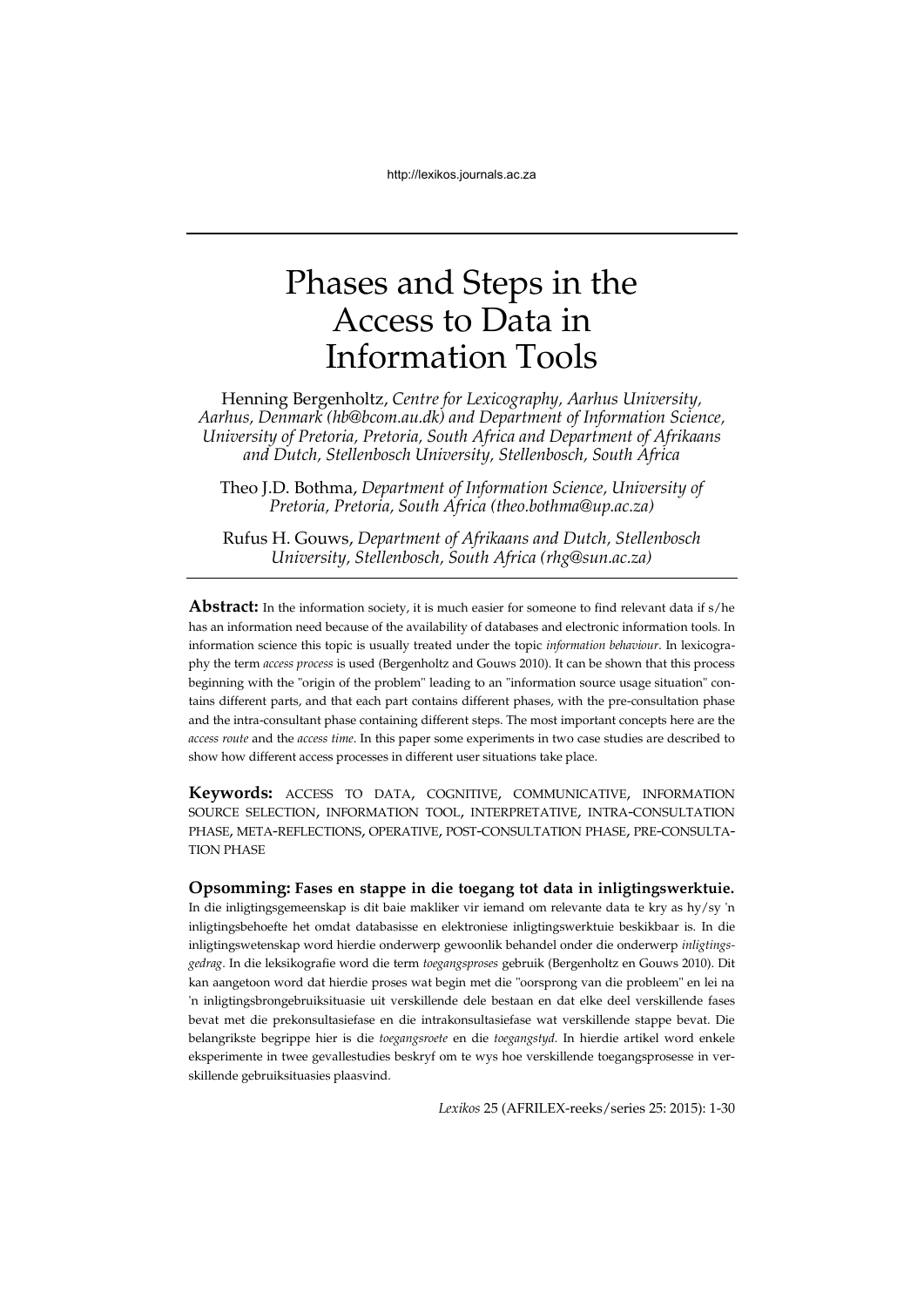**Sleutelwoorde:** INLIGTINGBRONKEUSE, INLIGTINGSWERKTUIG, INTERPRETATIEWE, INTRAKONSULTASIEFASE, KOGNITIEWE, KOMMUNIKATIEWE, METAREFLEKSIES, OPERA-TIEWE, PREKONSULTASIEFASE, TOEGANG TOT DATA

## **1. Data in the information society**

We are living in the so-called information society. This does not mean that we only now need information that we acquire in the form of knowledge and experience. We need knowledge and skills to be able to communicate successfully with one another (communicative skills and communicative knowledge). We need knowledge to understand the world and all relationships in the world (cognitive knowledge). We need knowledge and skills to be able to execute certain actions (operative knowledge and operative skills). We need knowledge to be able to understand certain non-linguistic signs and to act accordingly (interpretative knowledge), cf. Tarp (2008). This has always been the case. What is new is the fact that the collection of data and the complexity of data relations in the last 50–70 years have increased to a previously unknown extent. As part of this more complex world the amount of data needed and of accessible data have increased in such a way that we can refer to a data explosion. Where we collected the data before 1450 in handwritten manuscripts and handed down experiences and after the introduction of the art of printing could preserve it in books, magazines etc. we can collect such enormous amounts of data and access it today like never before in the history of mankind.

The problem of 100 years ago no longer exists. Today one does not have to travel far in order to be able to question learned people who have the necessary knowledge or to find the lonely library with many old and new books. We have, on the contrary, the problem of such an enormous amount of data at our disposal that it can lead to information overload and eventually even to information death. When executing a Google search one often finds millions of hits.

There is, however, a solution to the problem. There is in fact an information tool that is easy to use and that can be used without a user manual

- it is small and handy
- it is always available (outside, inside, on holiday, etc.)
- it provides answers to all questions
- it provides answers in a way that the user understands the answer
- it gives a correct answer, but never a more detailed answer than is necessary to solve the problem.

That this information tool is also quite small and convenient is self-evident. In a concrete way it is described how this information tool offers assistance, e.g.

- when looking for help to find the right way when not knowing the direction
- to know whether a particular plant is toxic or not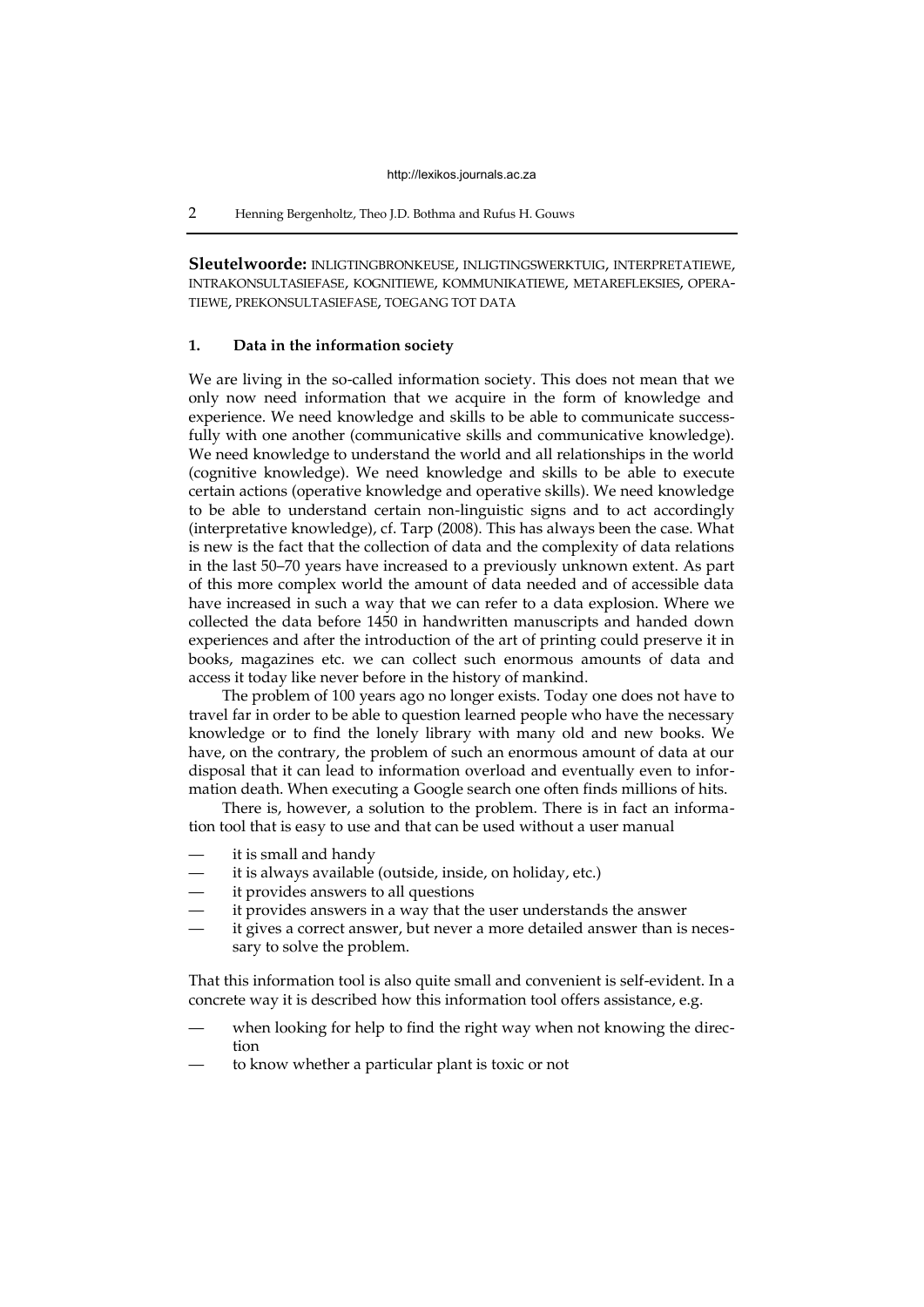- to help understand what a gorilla tells you and to show you how to talk to a gorilla
- to help understand an inscription in an extinct language
- to help understand a word in a language used by only a few people living on a small island

We are talking about the *Junior Woodchucks Guidebook* used only by Huey, Dewey, and Louie. However, there is a Donald Duck magazine which indicates that a first edition of the *Junior Woodchucks Guidebook* already existed before the library in Alexandria burned down. Since then, all data from all the books from all the libraries are part of the *Junior Woodchucks Guidebook*. This information tool is in fact an intelligent computer, which is able to know what Huey, Dewey, and Louie want to know and that gives them the answers in a way that they can understand. It gives the answer on a small hand-held computer, which has a book cover as protection (usually red, sometimes yellow). The answer comes quickly, it is true and it is complete in the sense that all the relevant data are given — and nothing more.

This is an optimal solution: An information tool as a personal information tool that is able to know what you want to know, and is able to provide an answer in a way that you get access to exactly the required data — and nothing more. However, theoretical debates still fail to explain access to data even in these simple information tools in a convincing way.

# **2. Access to data in lexicography and information science**

In recent publications, lexicographers have discussed the relationship between lexicography and information science, e.g. Bergenholtz (2011), Fuertes-Olivera and Nielsen (2012). There is no doubt that lexicography should not be regarded as a sub-discipline of linguistics, although linguistic knowledge is important for some kinds of dictionaries. Lexicography often has much more in common with information science, or at least with some parts of information science.

Lexicography deals with information tools containing data for users in communicative situations (reading, writing, translating and proof reading), in cognitive situations giving information to archive general or special knowledge about a certain topic, as well as in interpretative and operative situations; see Bergenholtz and Tarp (2002, 2003), Fuertes-Olivera and Tarp (2014), Tarp (2008, 2008a). However, there is a great difference in the way the two disciplines describe what lexicography calls "access to data" and what information science calls "information behaviour".

Lexicographers generally distinguish between the pre-lexicographic and post-lexicographic phases (or extra-lexicographic phases) and the search for and in the information tool, viz. the intra-lexicographic phase: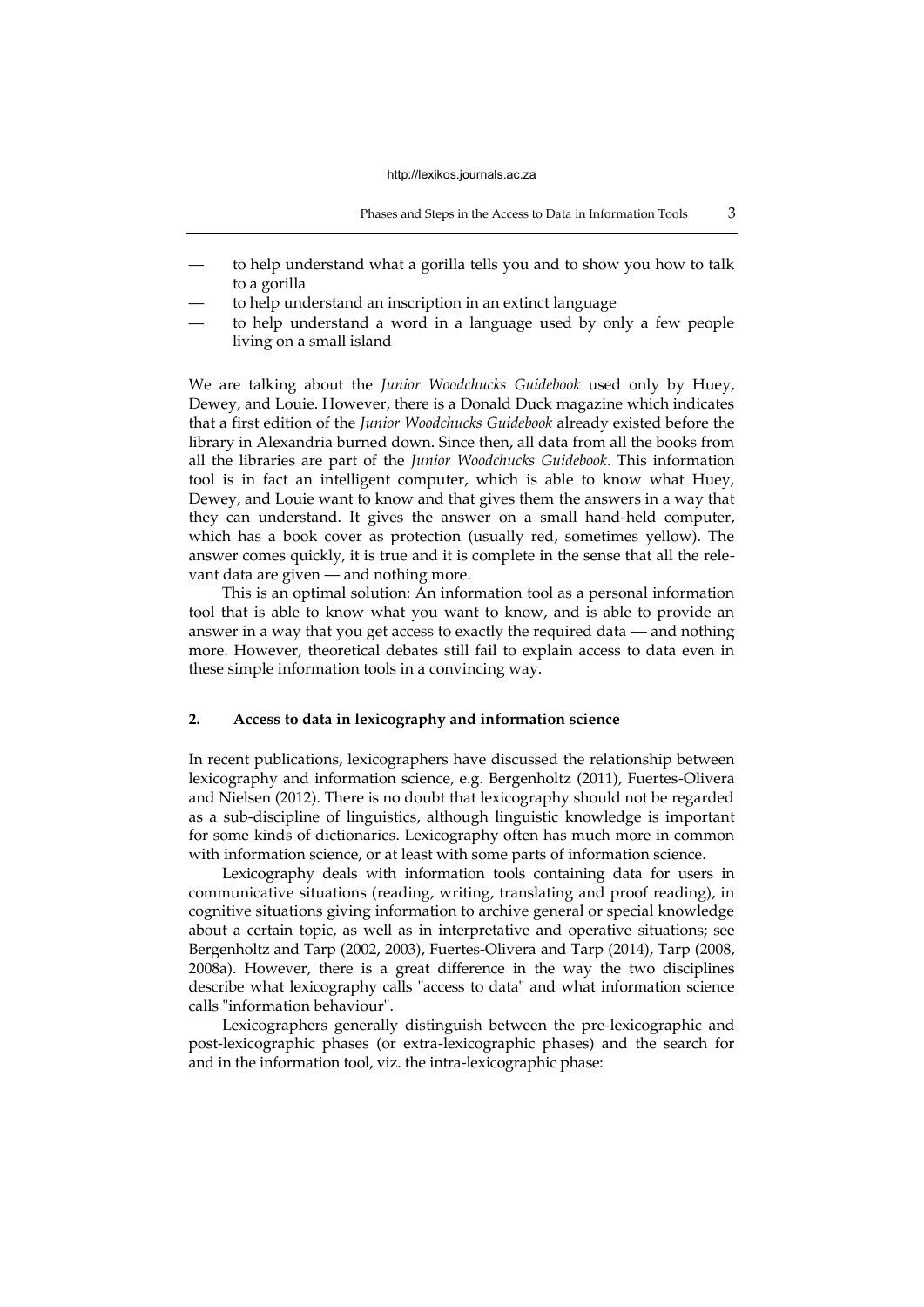- 4 Henning Bergenholtz, Theo J.D. Bothma and Rufus H. Gouws
- An extra-lexicographical pre-consultation phase where a user with specific characteristics finding him- or herself in a specific context or situation and:
	- experiences an information need,
	- becomes aware of the information need,
	- determines whether this need is lexicographically relevant,
	- and decides to start a lexicographical consultation.
- An intra-lexicographical consultation phase where the user:
	- selects the relevant lexicographical information tool,
	- accesses the relevant data,
	- verifies that s/he has found the right data, i.e. relevant to the information need in question,
	- and retrieves the needed information from the data.
- An extra-lexicographical post-consultation phase where the user:
	- makes use of the retrieved information in order to solve a communicative or cognitive problem, to store it as knowledge, to perform a task or to interpret a sign, signal, symbol etc. (Bothma and Tarp 2012: 92-93).

In information science there are more differentiations and therefore a number of terms not commonly used or known in lexicography.

This article takes as its point of departure the terms for access to data in lexicography as defined by Bergenholtz (2009) and Bergenholtz and Gouws (2010), taking into account insights from information science. As in information science, lexicography has different uses for the terms data and information. Many lexicographers use *information* as a synonym for *data*. In this paper we refer to *data* when referring to the data selected for the lexicographical database and shown in the articles in dictionaries; we use *information* as a cognitive term for the individual user's interpretation of the data. The interpretation of the same data, i.e. the information retrieved from that data, may differ from one user to another though identical data were found in the dictionary.

Somehow lexicography has always dealt with access. Lexicographers did not always use this specific term but described the problems to be solved by the dictionary, the selection of a dictionary, and the search in the dictionary. More often they spoke very generally about dictionary use. In the 90s the term *access structure* was used regularly. The use of this term was very general, somehow pretending that all users would choose the same type of access according to the macro- and microstructure of a given dictionary. The access structure was in this sense described in Nielsen (1995: 219-223) who referred to the sequence of single access steps and the relationship between those steps using the differentiation between outer and inner access structure: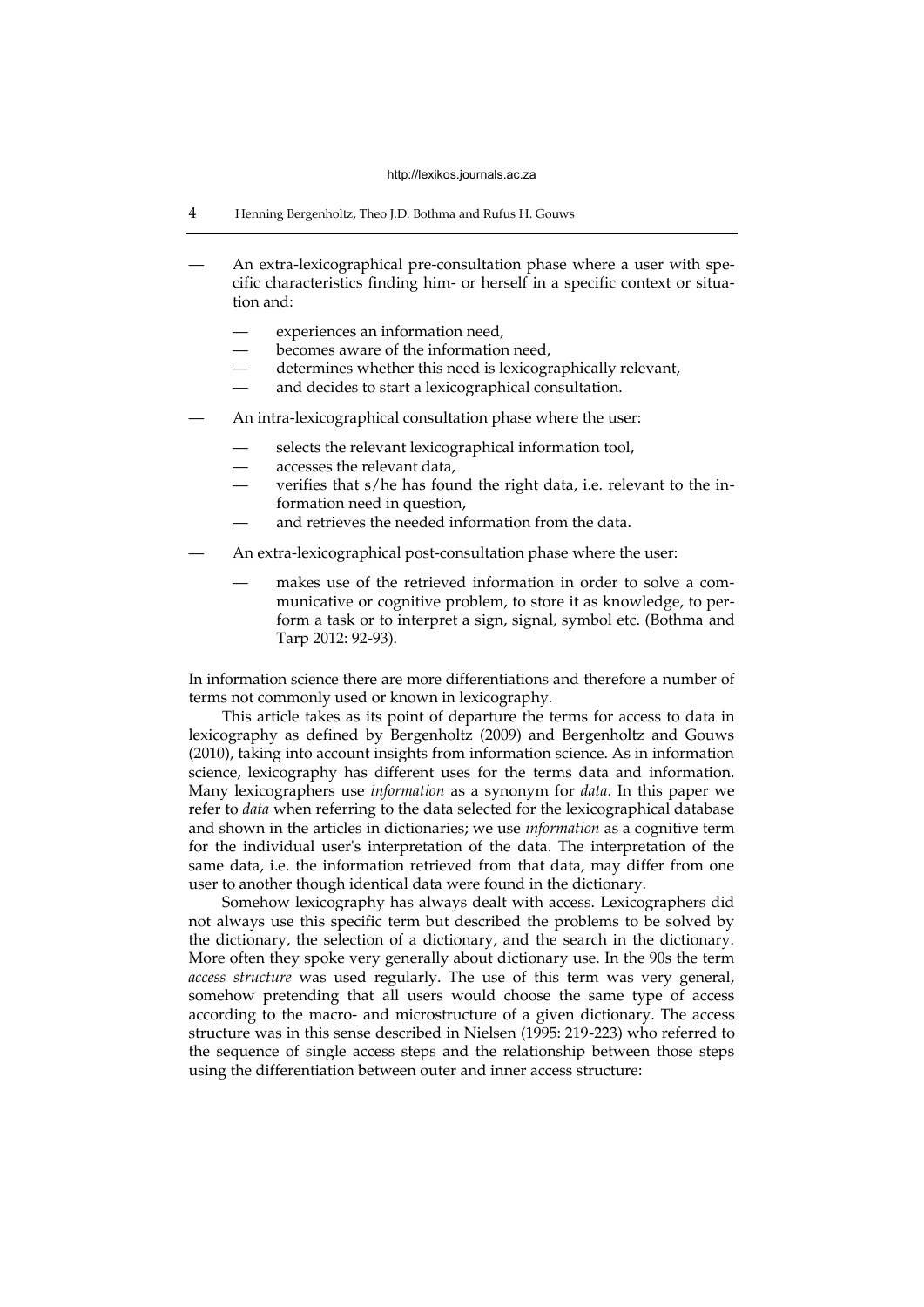**Phases and Steps in the Access to Data in Information Tools 5** 

Access structure may be explained as the structure of the lexicographical indicators directing the user to the information required. A distinction is made between outer access structure, which is the structure of the indicators directing the user to the lemma, and inner access structure, which is the structure of the indicators directing the user to the required information inside the dictionary article. The access structure may be realised in a number of ways, all of which are intended to direct the user to the information required in the shortest possible consultation time (Nielsen 1995: 219).

The outer access structure contains all the steps before the user comes to the dictionary article; the inner access structure contains the steps within the article. It is very imprecise and also unclear because the reader does not learn anything concrete about the different steps in the access process. Recently there has been some progress — with Wiegand (2007) one of the first to continue the discussion. For the Wiegand-school, the paper by Wiegand and Beer (2013) is the latest and the clearest one. First of all — as the title of the paper says — this contribution only deals with access to printed dictionaries, not to e-dictionaries and not to any other kind of information tools. In reality it is a contribution to access to dictionaries with specific access structures for each single dictionary. These access structures are closely related to the macro- and microstructures in certain printed dictionaries (see Wiegand and Gouws 2013, Wiegand and Smit 2013).

The macro- and also the microstructures in some printed dictionaries are often complicated and successful access to data can only be achieved by a "well-informed user" (Wiegand and Beer 2013: 111). If the user has not read and understood the user guide, presented in the front matter of the dictionary, s/he can only use the dictionary in a haphazard way:

The knowledge of non-alphabetical inner access structures which is particularly related to partially and completely condensed dictionary articles has to be gained by means of an intensive reading of the guidelines for use. Only after doing so, the user is able to execute internal access procedures without looking for something in longer dictionary articles. In the guidelines for use, non-alphabetical inner access structures are not explained to the user explicitly, but implicitly by means of the introductions to the so-called "composition of article". (Wiegand and Beer 2013: 140)

The well-informed user is not only someone who has read the user guide, but is also a very experienced user, according to Wiegand and Beer (2013). Both assumptions are not realistic when looking at the average dictionary user. Most users do not read the user guide, and most users are only using a given dictionary infrequently. It is true that familiarity with the structures of a dictionary makes it easier to use that dictionary and that this knowledge about the structures makes it easier for the user to find the data s/he is searching for. But to presuppose this knowledge from the average dictionary user is not realistic. In a two-year period, only a few users had read the user instructions, both the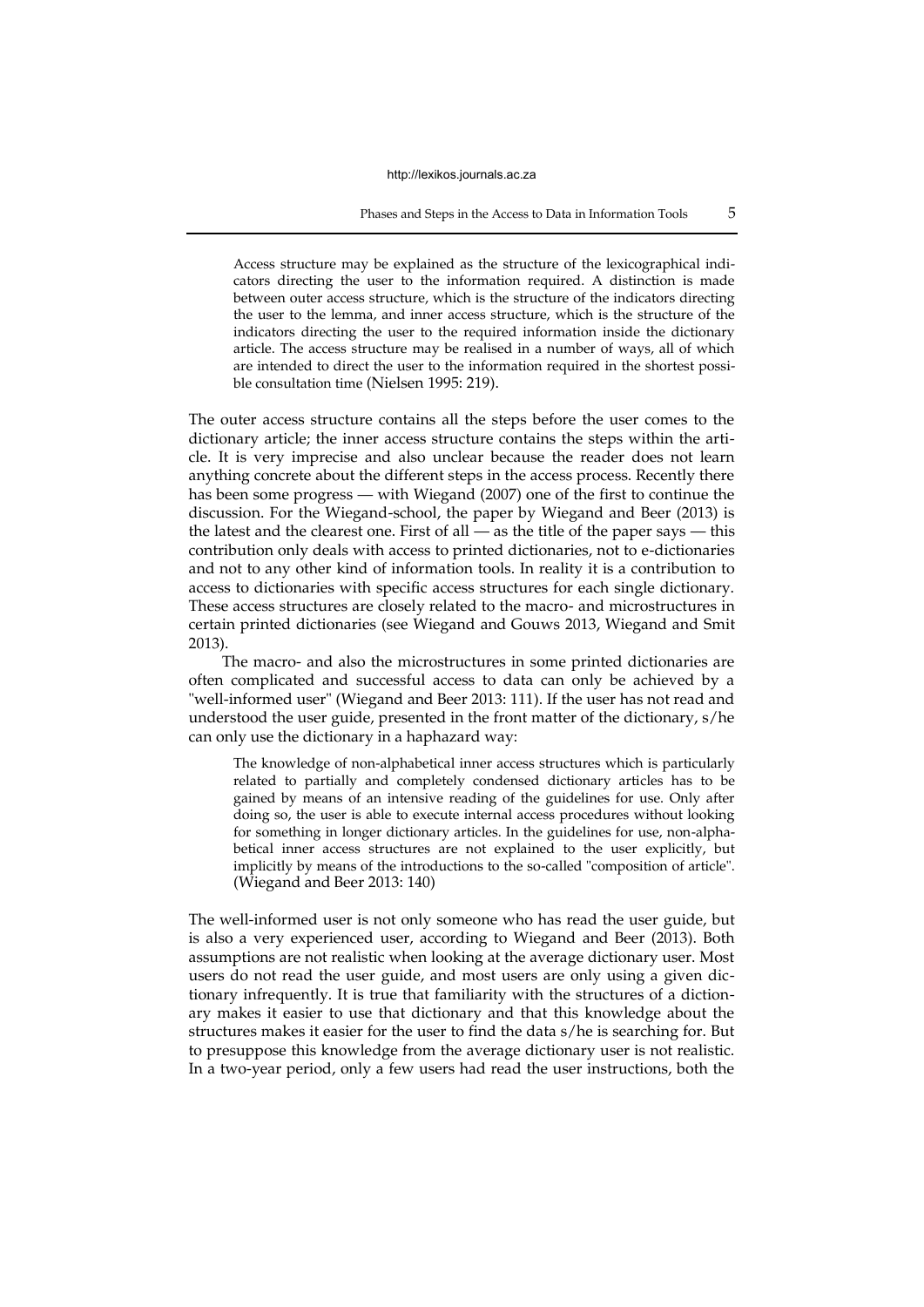## 6 Henning Bergenholtz, Theo J.D. Bothma and Rufus H. Gouws

short and the more detailed user instructions, of THE DANISH DICTIONARY OF FIXED EXPRESSIONS and THE DANISH MUSIC DICTIONARY. Bergenholtz and Johnsen (2013: 563) provide data from the log files of these two dictionaries. Over a longer period with 3 038 932 searches in total in THE DANISH DICTIONARY OF FIXED EXPRESSIONS, only a fraction of these (0.19%) were directed at the user instructions:

| short user instructions    | 3 0 8 9 |
|----------------------------|---------|
| detailed user instructions | 2.717   |
|                            | 5806    |

In THE DANISH MUSIC DICTIONARY, there were 160 157 searches in total, with only 3.18% directed at the user instructions:

| short user instructions    | 1822    |
|----------------------------|---------|
| detailed user instructions | 3 2 6 7 |
|                            | 5089    |

This is very discouraging for those lexicographers who emphasise the importance of users' familiarity with and understanding of the structure of the specific dictionary — unless the presentation is so uncomplicated that user experience and knowledge about the dictionary structures is not a prerequisite for successful dictionary consultation. The users' lack of knowledge about and interest in user instructions can partially be seen from the fact that within a three-year period, which included 18 million searches, 80% of all users of the Danish Internet Dictionary (or, to be more precise, each specific IP address) had only used the dictionary three times, two times or one time (Bergenholtz and Norddahl 2012: 209).

There is one more unrealistic aspect of the description of access structures by looking at only one dictionary. In some cases one dictionary can be sufficient. In most cases the user has to consult more than one dictionary and not only dictionaries, but every kind of information tool to which the user has access.

The same objections also apply to Bergenholtz (2009) and Bergenholtz and Gouws (2008, 2010). In those papers the concrete search processes are related to a specific dictionary and not — what would have been more realistic — only to the concrete information needs. The common term in the whole process is described under the same keyword: **searching**. In Bergenholtz (2009) there are 18 different terms describing the search process, in Bergenholtz and Gouws (2010) there are 19 terms, as listed in Table 1.

| The origin of the problem                        | Combined search strings                           |
|--------------------------------------------------|---------------------------------------------------|
| Information source usage situations              | Access by means of an alphabetical macrostructure |
| Choice of information source                     | Access by means of a systematic macrostructure    |
| Choice of the component of an information source | Index access                                      |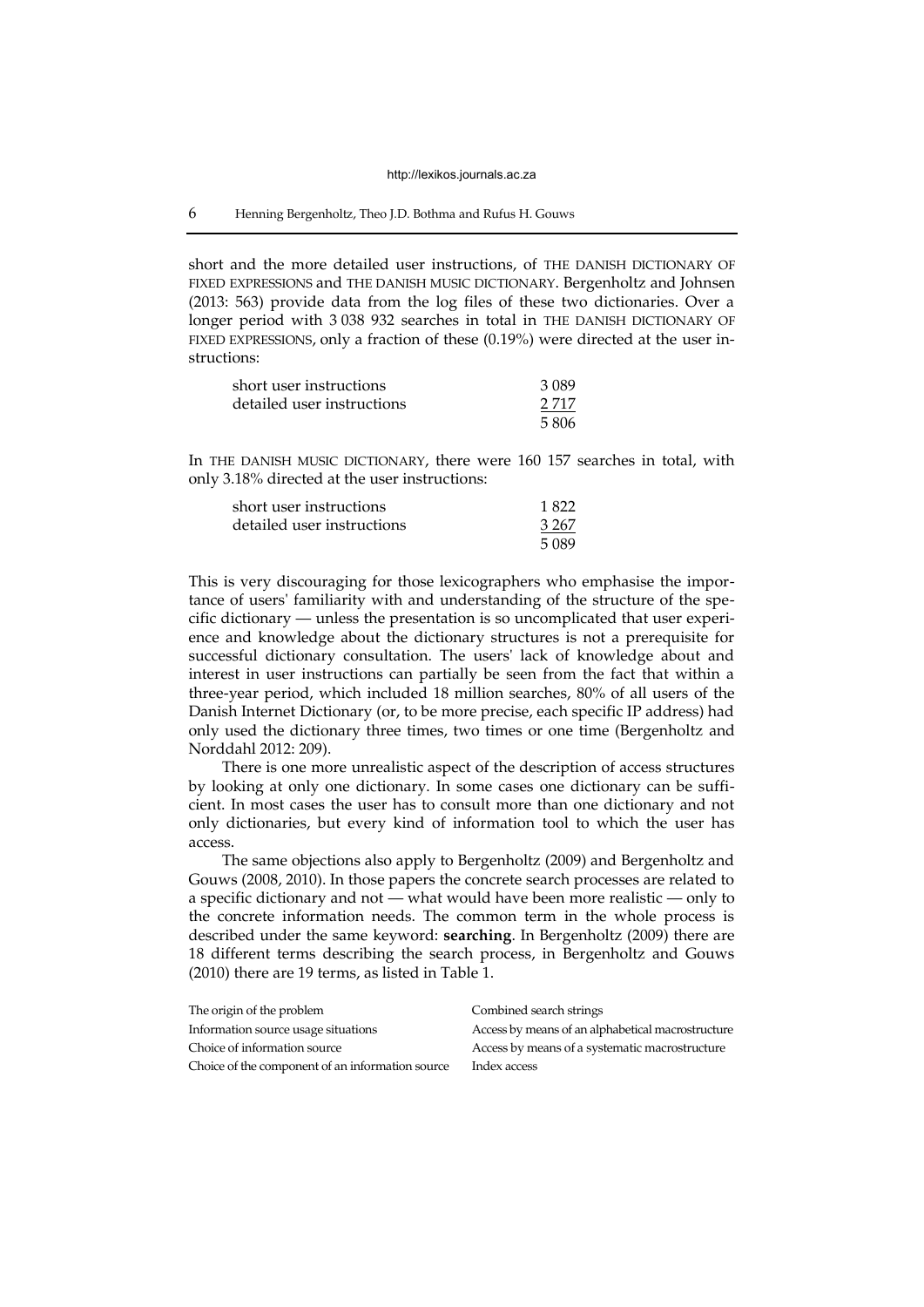**Phases and Steps in the Access to Data in Information Tools 7** 

| Consultation of an information source            | Search in a part of a component |
|--------------------------------------------------|---------------------------------|
| Search string                                    | Search route                    |
| Search option                                    | Search step                     |
| Situation-oriented access                        | Search speed                    |
| User type-oriented access                        | Search time                     |
| Accuracy of the access and the data presentation |                                 |

**Table 1:** Terms in Bergenholtz and Gouws (2010) for describing the access process

The different steps were originally identified outgoing from tests where test persons were asked to solve text reception and knowledge (cognitive) problems. The single steps were described as different steps but they were not grouped into clusters for different phases in the access process. The number and use of steps were not very different for the two different types of situations. No tests for operative and interpretative problems were conducted. Therefore it is unclear whether additional steps will be found.

The main objection to the metalexicographical proposals and the long list of access terms in Bergenholtz and Gouws (2010) is the notion of "step" for each of those terms. Should e.g. a term like *search time* rather not be called a step, but rather be regarded as a part of the users' time experience and for the metalexicographer a part of the meta-reflections? But also the "real" steps in the access process are not separated at all in the different phases. Without doing that the description of the access process steps remains unclear.

In information science, one mostly deals with cognitive situations, but sometimes with operative situations, too, when looking for help and advice. As long as information science has existed, the access to data has always been a main issue. But where lexicography has dealt only with the single steps, information science has focused on the main phases in the access process. In information science the information seeking process is embedded in the broader term *information behaviour*. This process is in essence the same as in lexicography, but there are smaller or larger terminological differences. Some of the terms are the same, for example *information need*, *information source*, *search string*. The term *search* in lexicography is, however, used differently in information science and it includes the information science concepts of *searching*, *browsing* and *navigating*. *Searching* in information science implies that the user has to define a search string (which could consist of a single word, a phrase, or a number of words/phrases combined by means of Boolean operators), i.e. it requires a specific intellectual input from the user to identify the specific words/phrases and to combine them in the correct way by means of Boolean operators (either in a command line interface, or through drop-down menus). *Navigating* and *browsing* are also clearly distinguished; both imply following predefined links provided to the user (either by the system or by the original author), but with the difference of intentionally following a path to find specific information, in contrast to serendipitously following links without necessarily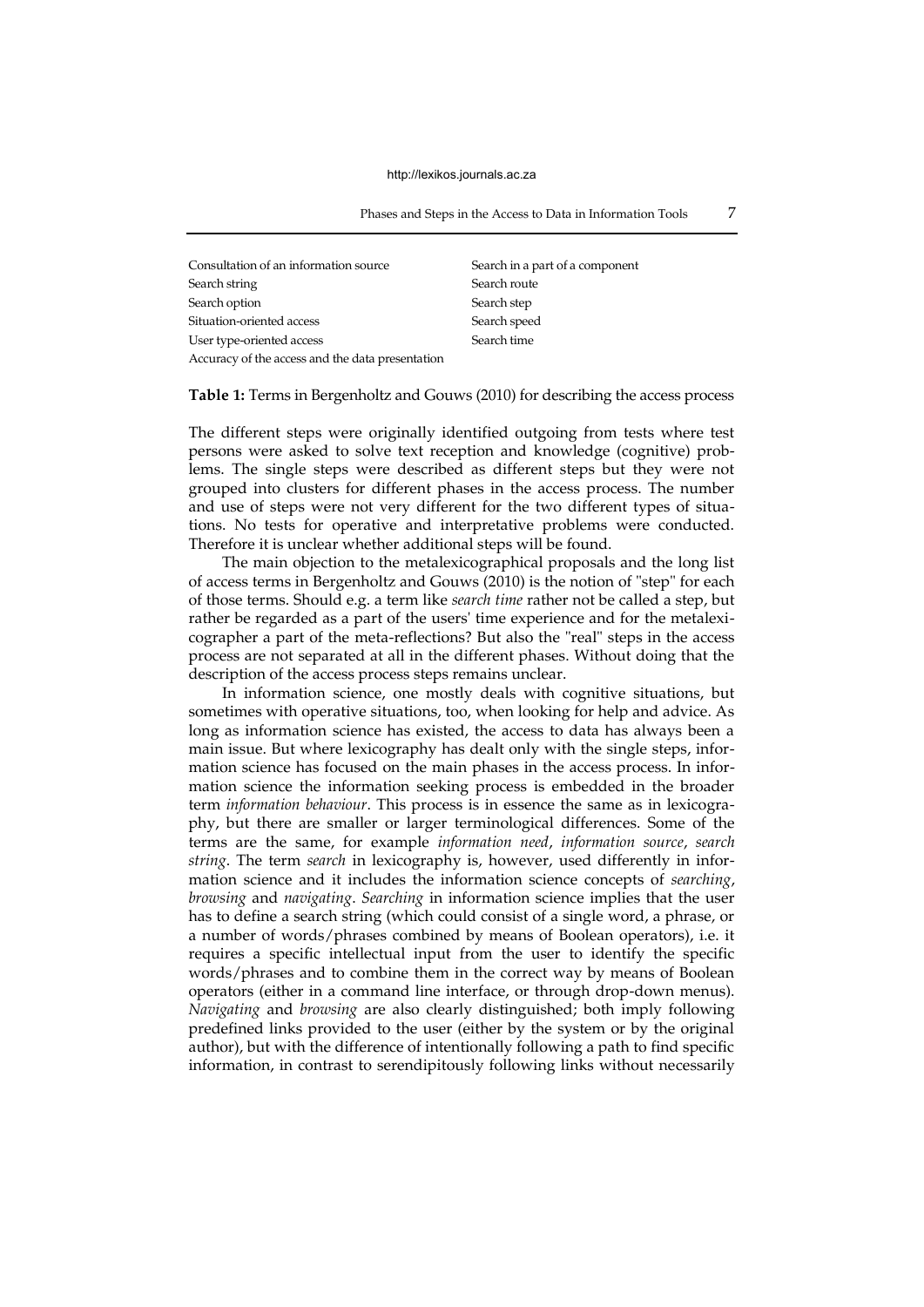# 8 Henning Bergenholtz, Theo J.D. Bothma and Rufus H. Gouws

knowing where this will lead. Finding the required relevant information often requires, in information science terminology, a combination of searching and navigating, but each aspect of the process is clearly defined; see also Bergenholtz and Bothma (2011) and Bothma (2011).

# **3. Case studies**

It is well known that most information needed could be found somewhere in the Internet, but it is also well known that information overload and too long and difficult access routes often make it difficult or impossible to find the required data. In this section, we will discuss the protocols of some experiments from two case studies, each with one single test person. The two test persons are trying to solve different information needs in different user situations. The aim was to determine whether different access procedures apply to different user situations. For this purpose a single test person is sufficient.

Such case studies should not be regarded as either a real survey or a set of questions put to an incidental passer-by. Two controlled case studies have been performed albeit that only one test person was used in each. The value and status of a case study in scientific research, even with only one test person, should not be underestimated, cf. Flyvbjerg (2006) in this regard. Kuhn (1987) argues convincingly that a discipline without a large number of thoroughly executed case studies lacks a systematic production of exemplars and this leads to it becoming ineffective, cf. Flyvbjerg (2006: 242). The two test persons used in these case studies were asked to answer specific questions. There is no doubt that different test persons would not have used the same access route to find a solution and would also not have used the same consultation time. Neither is it a question that varying experience in using information tools would have rendered different results, with the more experienced test persons having a quicker and the less experienced user a slower access. The reading abilities and experience of different respondents would most likely also have led to different results. But it was not the aim of the case studies to lead to general remarks regarding reading abilities and experience in using different kinds of information tools.

In these case studies insights from the modern functional theory (Bergenholtz and Tarp 2003, Tarp 2008, 2008a) have been used. A distinction is made between four main types of situations when using information tools: communicative situations, operative situations, interpretative situations and cognitive situations. Each one of these main types has different subtypes, e.g. text reception problems, text production problems, translation problems and text correction problems are four subtypes of communicative situations. A communicative situation is characterised by a starting point within a text — oral or written. After using an information source the user can use the information found in the text and can then proceed with the text. If s/he did not find an answer, s/he can proceed anyway or stop reading, writing etc. this specific text. In an operative situation, the user does not know how to act in a certain situation. After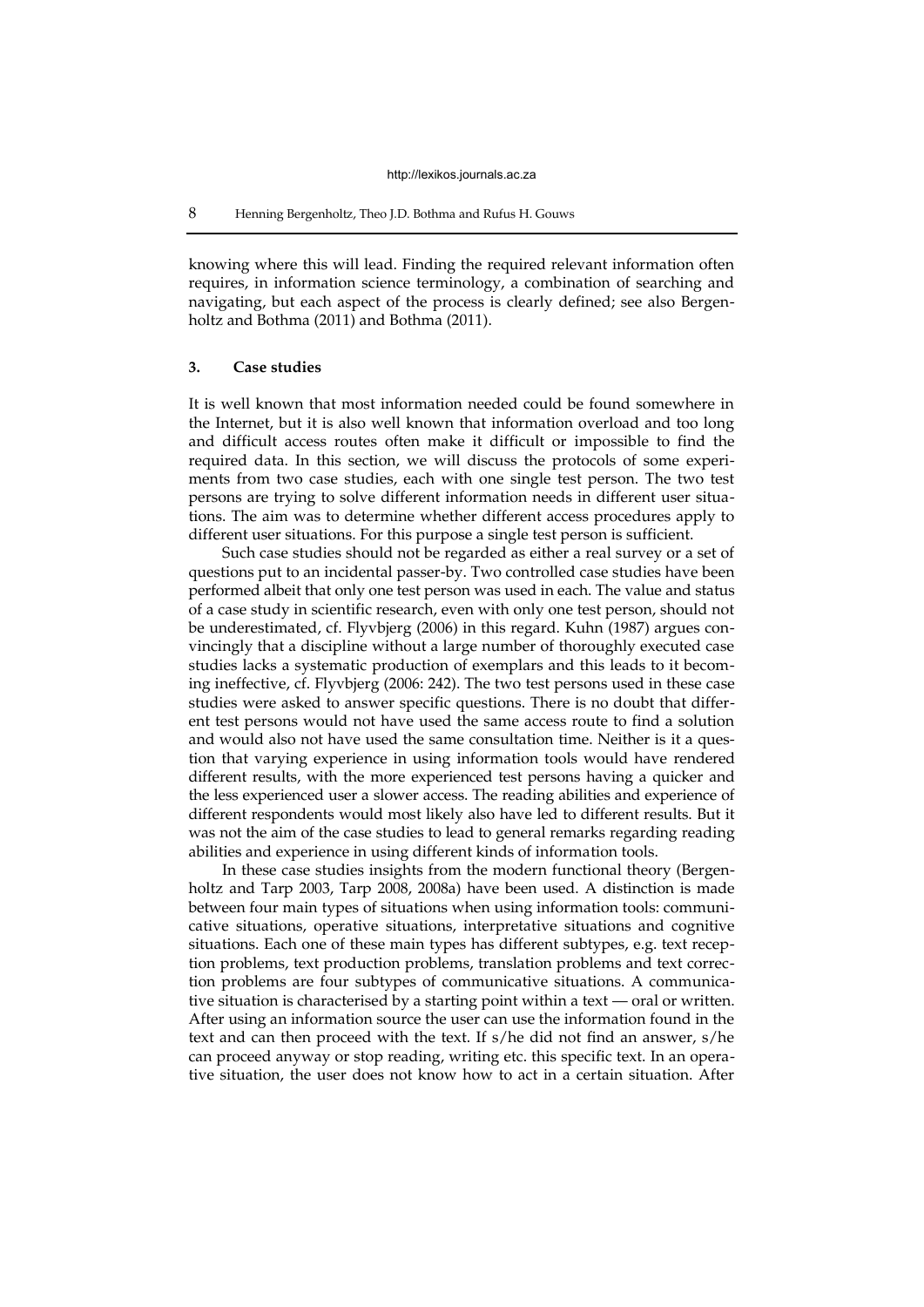Phases and Steps in the Access to Data in Information Tools 9

using an information tool the user can (if s/he gets the needed help) act in the world as s/he has learned from the information tool. In an interpretative situation the user doesn't understand a sign or a signal. After using an information tool, the user can act or not act in the way the symbol indicates. In a cognitive situation the user has a knowledge need or interest. After using an information tool, s/he has learned or not learned what s/he wanted and in the case of a successful consultation can store the acquired information in the brain — forever or for a short period. This knowledge can also be used in another situation, but this would be a new communicative situation. In all four main user situations we can describe the process and the results and then reflect on the process and results, which can be summarized as follows:

- communicative situations: text  $\rightarrow$  information source  $\rightarrow$  act in the text  $\rightarrow$ meta-reflections;
- operative situations: knowledge problem how to act  $\rightarrow$  information source  $\rightarrow$  act in the world after having got the needed information  $\rightarrow$ meta-reflections;
- interpretative situations: acting problem reacting to a sign or a symbol  $\rightarrow$ information source  $\rightarrow$  act or not act in the world after having obtained the needed information  $\rightarrow$  meta-reflections;
- cognitive situations: knowledge interest  $\rightarrow$  information source  $\rightarrow$  no acting but storing the found information in the brain (forever or for a short  $period$ )  $\rightarrow$  meta-reflections.

# **3.1 Access experiments about driving in South Africa**

**Driving in South Africa: experiment 1** deals with a communicative situation, a text reception situation, where the respondent is a person with German as mother tongue, with a good knowledge of English and some knowledge of Afrikaans. She reads the following test and does not understand the words *etolling* and *gantries*:

Whether we like it or not, [e-tolling has arrived in Gauteng. Up until now the gantries] erected across the province's highways have been a new addition to the urban landscape and the object of much anger, but they have not yet played a role in picking our pockets. But that will all changed at midnight on December 2, when the gantries began to start functioning according to their designed purpose. To date the gantries have reportedly only been gathering traffic information and undergoing testing but no deductions from fitted e-tags have yet been made.

# With regard to the word *e-tolling* the test person

- 1. opens Google;
- 2. searches for *e-tolling* in Google;
- 3. gets the result as a long list of hits;
- 4. chooses a website which would not open;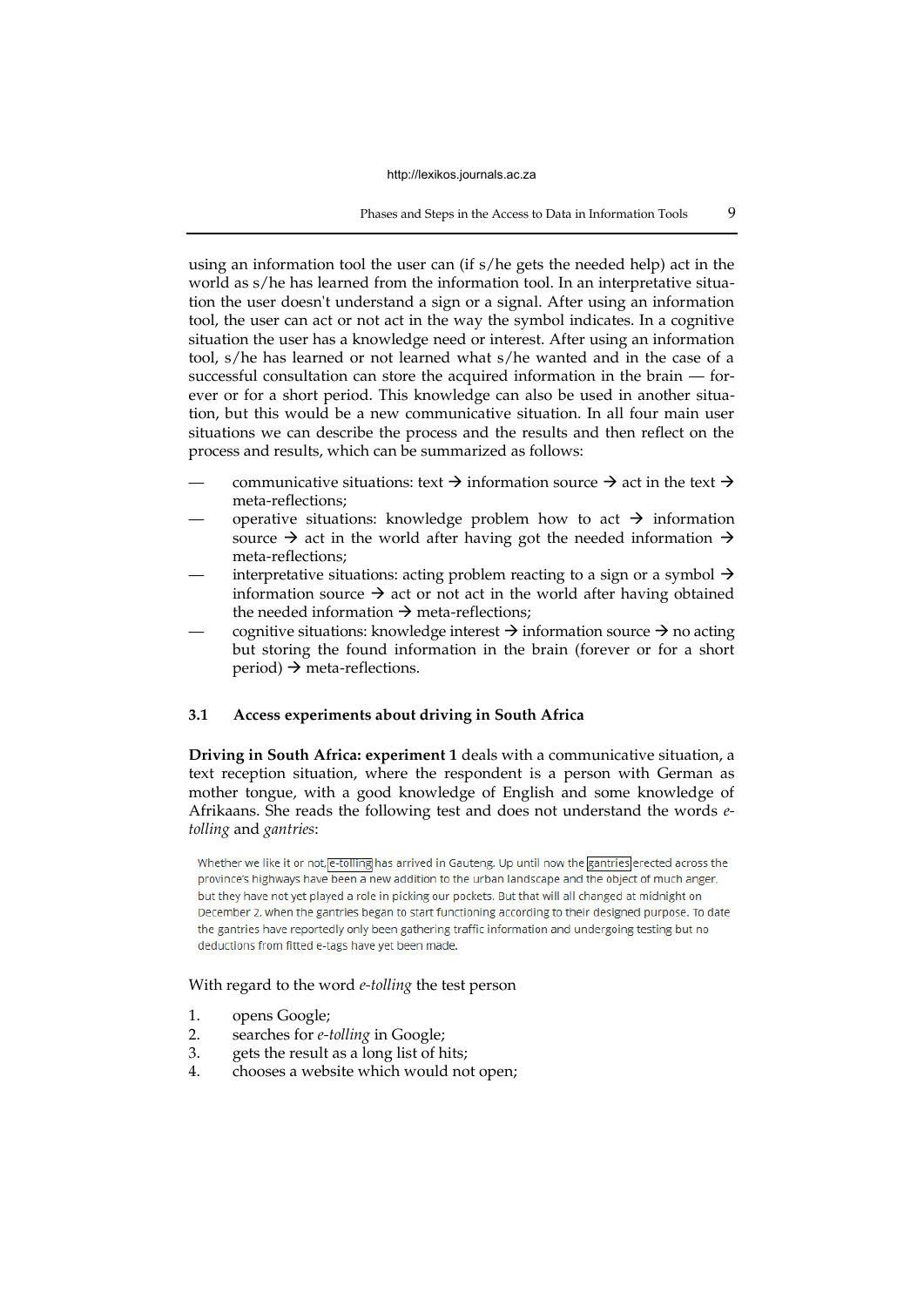- 10 Henning Bergenholtz, Theo J.D. Bothma and Rufus H. Gouws
- 5. chooses instead another website about electronic tolling in South Africa: http://en.wikipedia.org/wiki/E-toll\_(South\_Africa);
- 6. opens this site and finds a satisfactory explanation. (The total access time is 1 minute 3 seconds.)

**Driving in South Africa: experiment 2** deals with a communicative situation, a translation situation. The respondent is asked to find the Afrikaans equivalent for *e-tolling*:

The test person does not have a printed English–Afrikaans dictionary, but

- 1. opens Google;
- 2. searches for *e-tolling* in Google;
- 3. the first page of links provides no help;
- 4. opens instead Google translate;
- 5. writes *e-tolling*;
- 6. does not get any result (steps 1-6 take 2 minutes 40 seconds);
- 7. looks for an English–Afrikaans dictionary and searches for *dictionary English–Afrikaans*;
- 8. follows the link: *English–Afrikaans Translation*;
- 9. writes *e-tolling* and gets a result (steps 7–9 take 3 minutes 56 seconds). (The total access time is 6 minutes 36 seconds.)

**Driving in South Africa: experiment 3** deals with a communicative situation, a text production situation. The respondent is asked: What is the correct orthographical version, if any, of the following possibilities: *driver licence, drivers licence, driver license, drivers license?* The respondent

- 1. thinks about the four variants and is not sure whether anyone of them is correct;
- 2. opens Google;
- 3. does a search for *driver license*;
- 4. in the first link to Wikipedia sees that *driver's license* is the term used in the USA and *driving licence* in GB;
- 5. does a new search in Google for *driving license* + *South Africa*;
- 6. concludes that all four variants in the question are wrong, *driving licence* is the right form.

(The total access time is 3 minutes 33 seconds.)

It is interesting that the test person did not find the official form for SA which is *driving licence* (with two c's), but only concluded that this is the correct form.

**Driving in South Africa: experiment 4** deals with an operative situation: While planning a holiday in SA, you find out that there are new toll roads in Gauteng. If you have a rental car, how do you pay for the toll fees?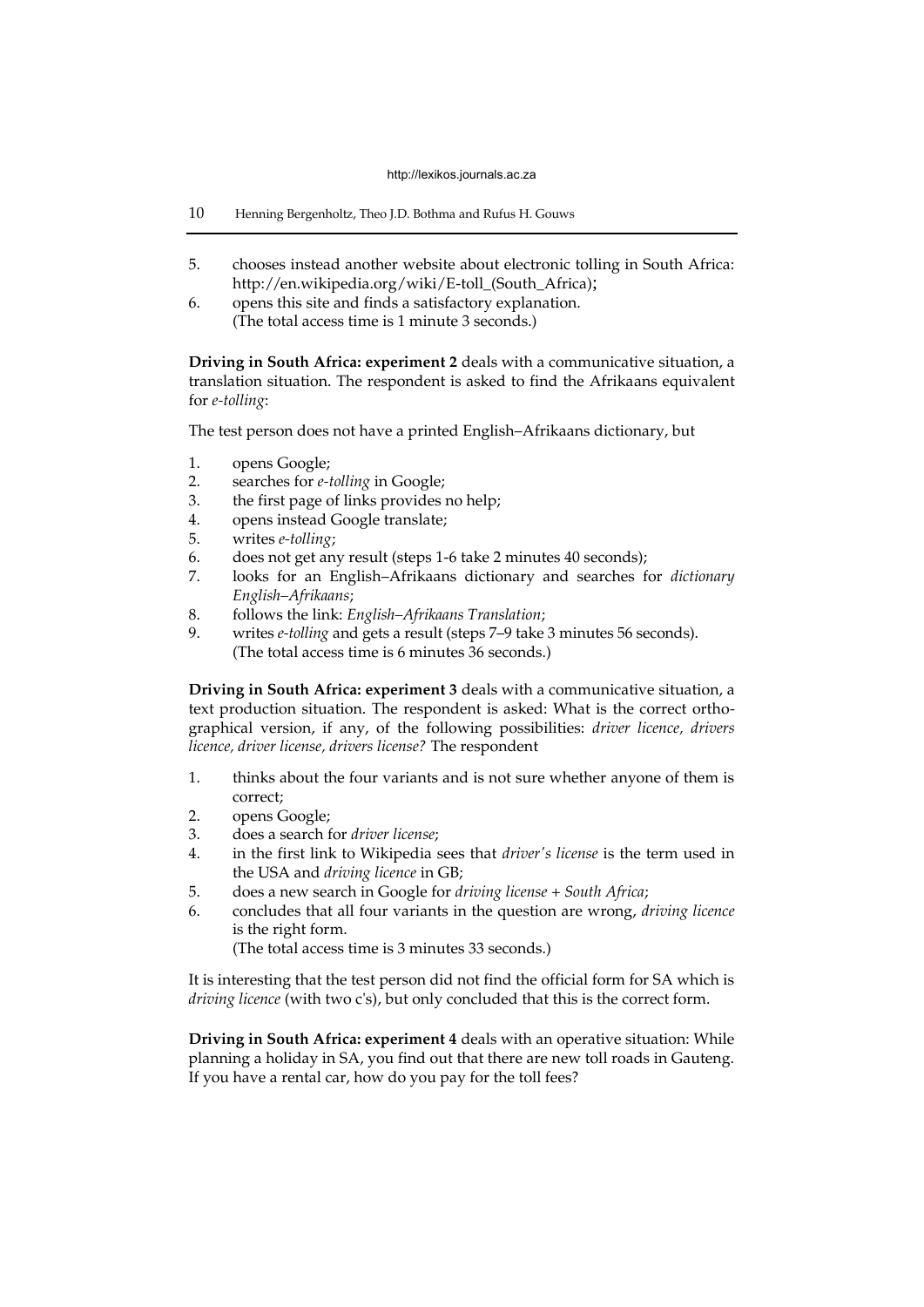The test person

- 1. opens Google;
- 2. searches for *Toll road Gauteng* in Google;
- 3. the first page of links provides no help;
- 4. does a new Google-search for *Toll road Gauteng new*;
- 5. chooses the first link for an e-toll calculator;
- 6. sees that this page gives no answer (steps 1–6 take 2 minutes 59 seconds.);
- 7. does a new Google-search for *toll road Gauteng rental car*;
- 8. chooses link number two *E-tolling Gauteng*;
- 9. gets a very long text without any content overview;
- 10. comes to *e-toll cost and toll gate location*;
- 11. has to choose dates for departure and return and does it;
- 12. gets no result (for steps 7–12 she uses 8 minutes 36 seconds.);
- 13. does a new Google-search and writes a question: *How to pay e-toll renting car Gauteng?*;
- 14. uses the first link *How e-tolling will impact on your car rental*;
- 15. reads that Europcar puts the cost for the e-toll on the bill;
- 16. knows now the answer for Europcar, but not necessarily for other car rental companies, but stops the search (steps 13–16 use 3 minutes 30 seconds.).
	- (The total access time is 15 minutes 5 seconds.)

**Driving in South Africa: experiment 5** deals with an interpretative situation: How should I act when I see the following traffic sign?



#### The respondent

- 1. opens Google:
- 2. writes *traffic signs South Africa* in the Google search field;
- 3. uses the first link with the title *traffic signs*;
- 4. reads the text;
- 5. click on the link *signs*;
- 6. has to select between *control*, *command* and other links;
- 7. selects the *command sign*;
- 8. this link does not help, she goes back to the *sign* site;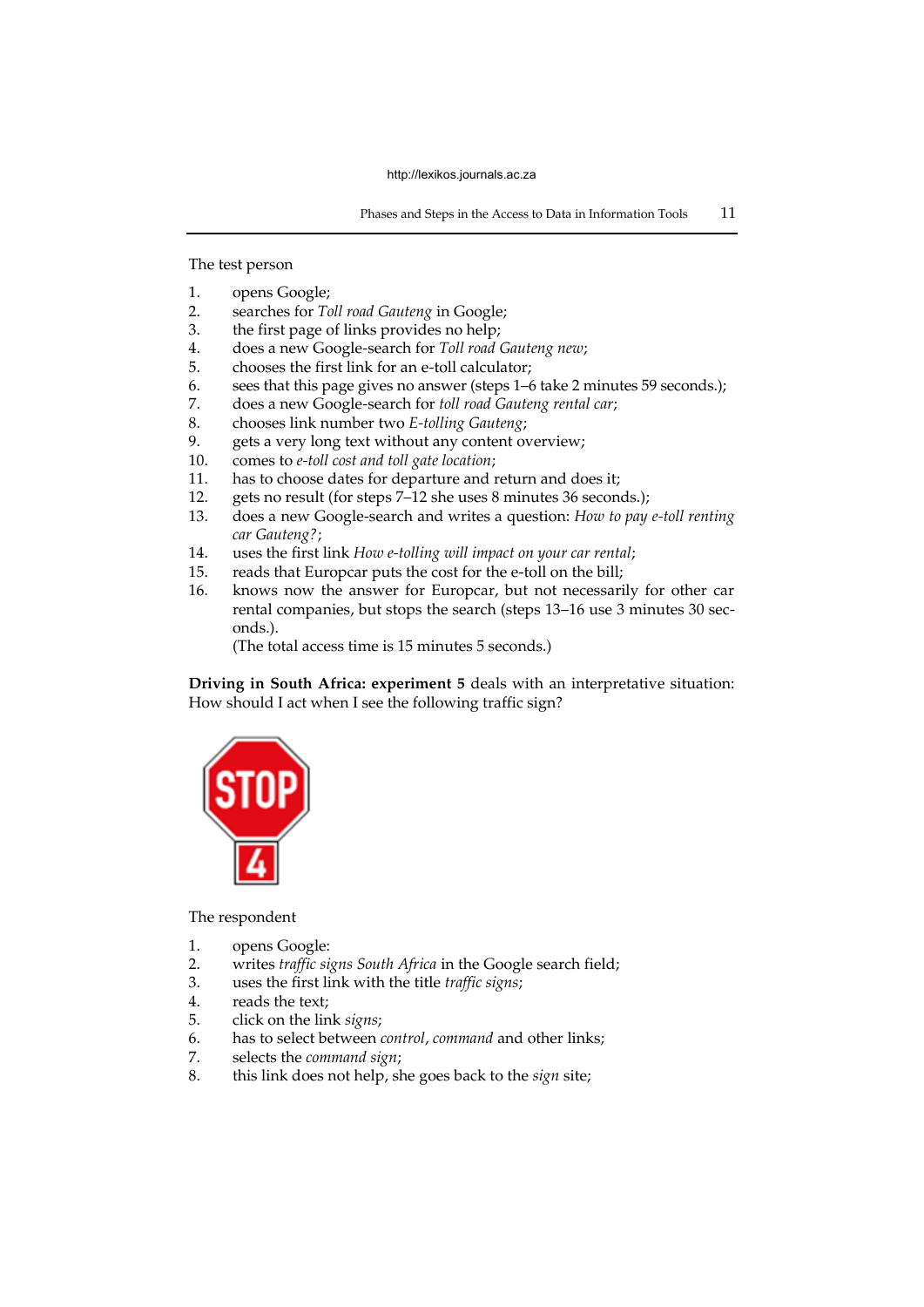- 12 Henning Bergenholtz, Theo J.D. Bothma and Rufus H. Gouws
- 9. opens the link *control sign*;
- finds the sign, but no explanation, but learns that the sign is called a *four way stop sign*;
- 11. goes back to Google and does a search for *four way stop sign*;
- 12. clicks on the link *who goes first*;
- 13. clicks on the first site with the Google results called *Yahoo answers*;
- 14. the first answer gives the rule. (The total access time is 6 minutes 6 seconds.)

**Driving in South Africa: experiment 6** deals with a cognitive situation where the respondent gets three related questions:

- 1. Is a German driver's license valid in South Africa or do I need an international driver's license?
- 2. Is a German driver's license valid in South Africa if I am going to live in South Africa for many years?
- 3. Is there a time limit until you need a South African driver's license? If yes, what is the time limit?

The respondent

- 1. opens Google;
- 2. searches for *German driver's license in South Africa*;
- 3. Google recommends an alternative search for *Drivers license in South Africa for foreigners*;
- 4. does this search for the recommended text;
- 5. opens the site *Using a foreign driving licence/South Africa*;
- 6. reads the text and gets the answer for question 1;<br>7 continues reading the same text for the next two
- 7. continues reading the same text for the next two question and gets the answers.

(The total access time is 6 minutes 40 seconds.)

An analysis of this experiment can be done in the following way, dividing the access into three phases.

## **3.1.1 Pre-consultation phase**

The pre-consultation phase for all six experiments is not a real life situation but part of a case study. We therefore requested the test person to act even though she had the option to decline to do the individual experiments. The process did therefore not terminate but continued with the intra-consultation phase in each single case.

# **3.1.2 Intra-consultation phase**

In the information source selection during the intra-consultation phase the test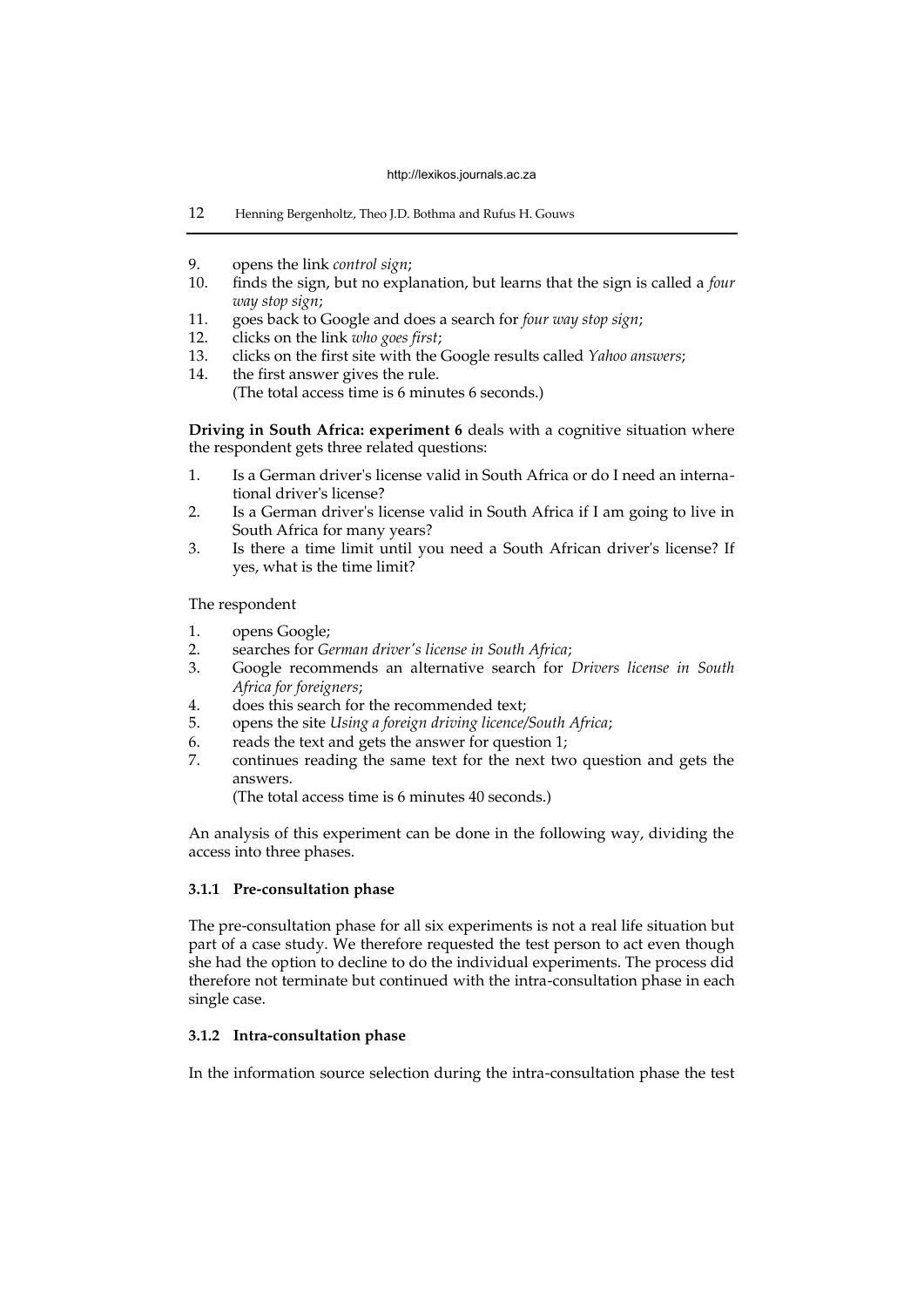## Phases and Steps in the Access to Data in Information Tools 13

person was requested not to make use of a human source and only to use electronic sources. In all cases the test person decided to start with a Google search, even in cases where she eventually decided to use an e-dictionary, e.g. in experiment 1 and 2, where there was a text reception problem and a translation problem. In experiment 3 where the test person had a text production problem and the user could have used a dictionary as well, she, however, did not use a traditional dictionary but rather opted for Wikipedia, followed by a Googlesearch. In all other cases the test person relied on standard Google searches. In terms of the content of the questions the test person was a layperson (as the test questions were not designed for a semi-expert or an expert). Since the test person did not use any specialised resources a distinction could not be made between monofunctional and polyfunctional sources.

When using the selected information sources, the test person never consulted the full document. However, in the case of the dictionary articles she did read the full dictionary article. In all other cases she consulted one or more components of the information found in the specific source. The test person read larger or smaller parts of the text in the components and used one or more of the links but never all the given links. In the case of experiment 5, she opened the page and this first web site could be regarded as a table of contents. Here she could select further pages to see if the required information appeared on one of the linked pages. In experiment 3 where the test person used Wikipedia she could have used the typical Wikipedia table of contents but the required information was given in the paragraph preceding the table of contents. In the case of experiment 1 and 2 where the test person used a traditional dictionary, markers in the dictionary article were used to indicate whether the subsequent item was a definition, an item giving the origin, etc. The test person could therefore limit the amount of information accessed by means of only reading the relevant part of the article. Although an index is a very common access component in printed information tools it appeared in some sources but not in the sources used by the test person.

In all cases the user combined searching with following the given links. She did not serendipitously follow links (therefore she did not browse) but purposely followed selected links in the hope of finding relevant data.

# **3.1.2.1 Information retrieved**

In all cases the test person retrieved information. However, she was not always satisfied with the information retrieved in the first effort and then had to repeat the search or follow different links. This happened in most of the experiments, resulting in an iterative process. In such cases she had the option not to carry on but since she had been requested to find a (fairly) acceptable answer in each case she persevered. The nature of the iterative processes is clear from the description of the experiments. In all cases, therefore, the test person arrived at a satisfactory or partly satisfactory answer and her information needs were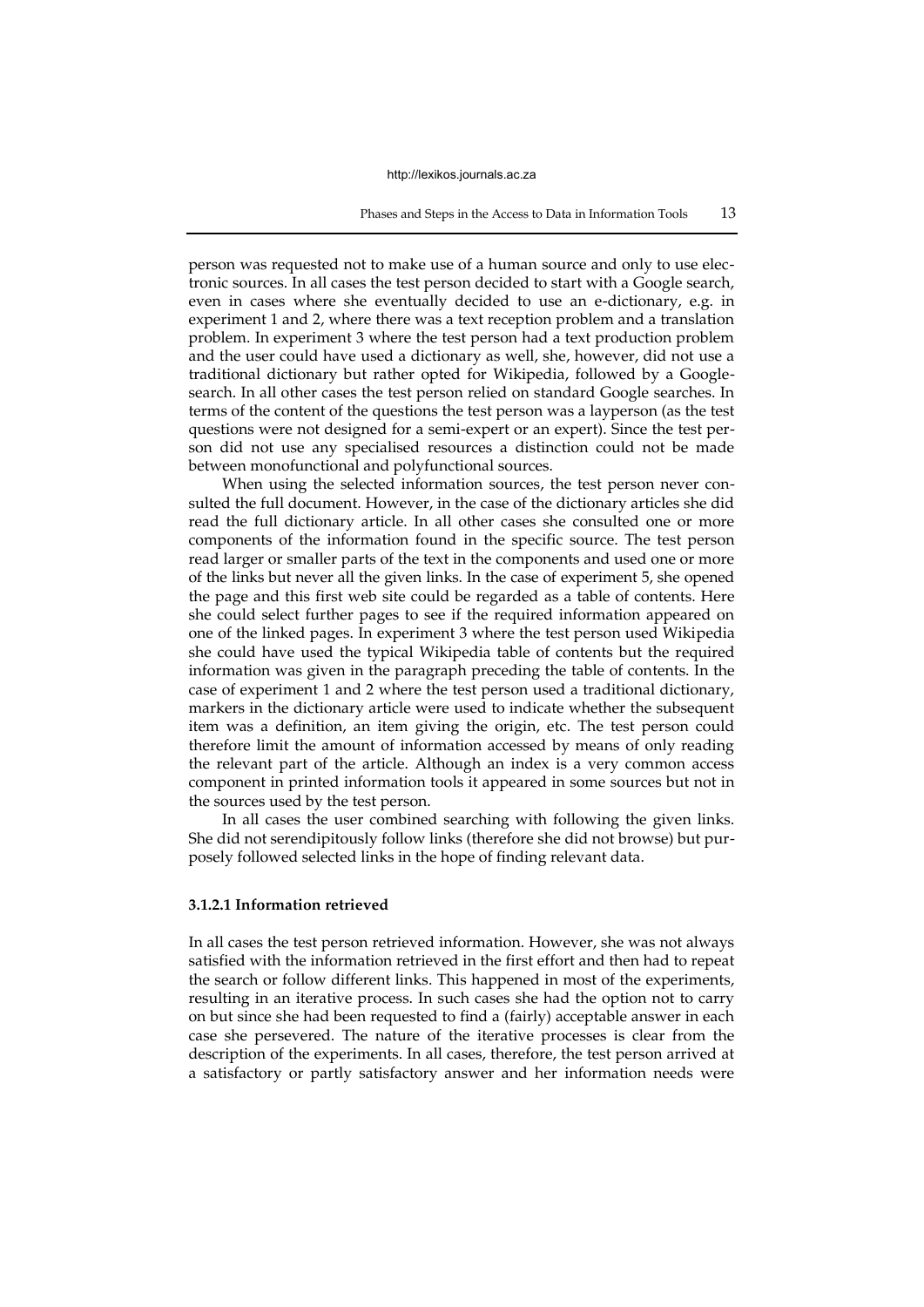#### 14 Henning Bergenholtz, Theo J.D. Bothma and Rufus H. Gouws

satisfied or partly satisfied.

## **3.1.3 Post-consultation phase**

In the post-consultation phase the information which has been retrieved is used either to act in the real world (in communicative, operative and interpretative situations) or it is stored as knowledge. The four main functions of the modern function theory have been illustrated by means of the set of very simple experiments.

In addition to the concrete access phases there are different kinds of metareflections.

#### **3.1.4 Routes and steps**

Since only one test person was used only one route with a single set of steps was observed in the experiment. However, the authors of this article did the experiments beforehand to find out whether feasible answers could be obtained for the different questions. They used completely different routes and therefore totally different steps to arrive at answers. It is therefore evident that access routes and the different steps followed by an individual will be unique and that there is not only one possible route or set of steps. From teaching information retrieval we know that not all students get the same answers, some students get incorrect answers and some students tend to terminate the process at different stages.

# **3.1.5 Speed and time**

Speed is the time it takes to complete the individual steps, and time is the total time of all the steps. This was calculated in the experiments above (however, in some cases not for all individual steps but for some connected steps). For the user those four variables (route, step, speed and time) are important because they can influence whether the user carries on with the retrieval process until s/he arrives at a satisfactory answer or decides to abandon and terminate the process. Contextual variables such as time available and importance to satisfy the information need, etc. will influence the user in this respect. For the lexicographer and the information specialist those four variables are to be taken into consideration when designing an information tool, writing the content and/or evaluating the effectiveness or efficiency of the information tool.

# **3.1.6 Success**

In our "Driving in South Africa" experiments it was clear that the test person in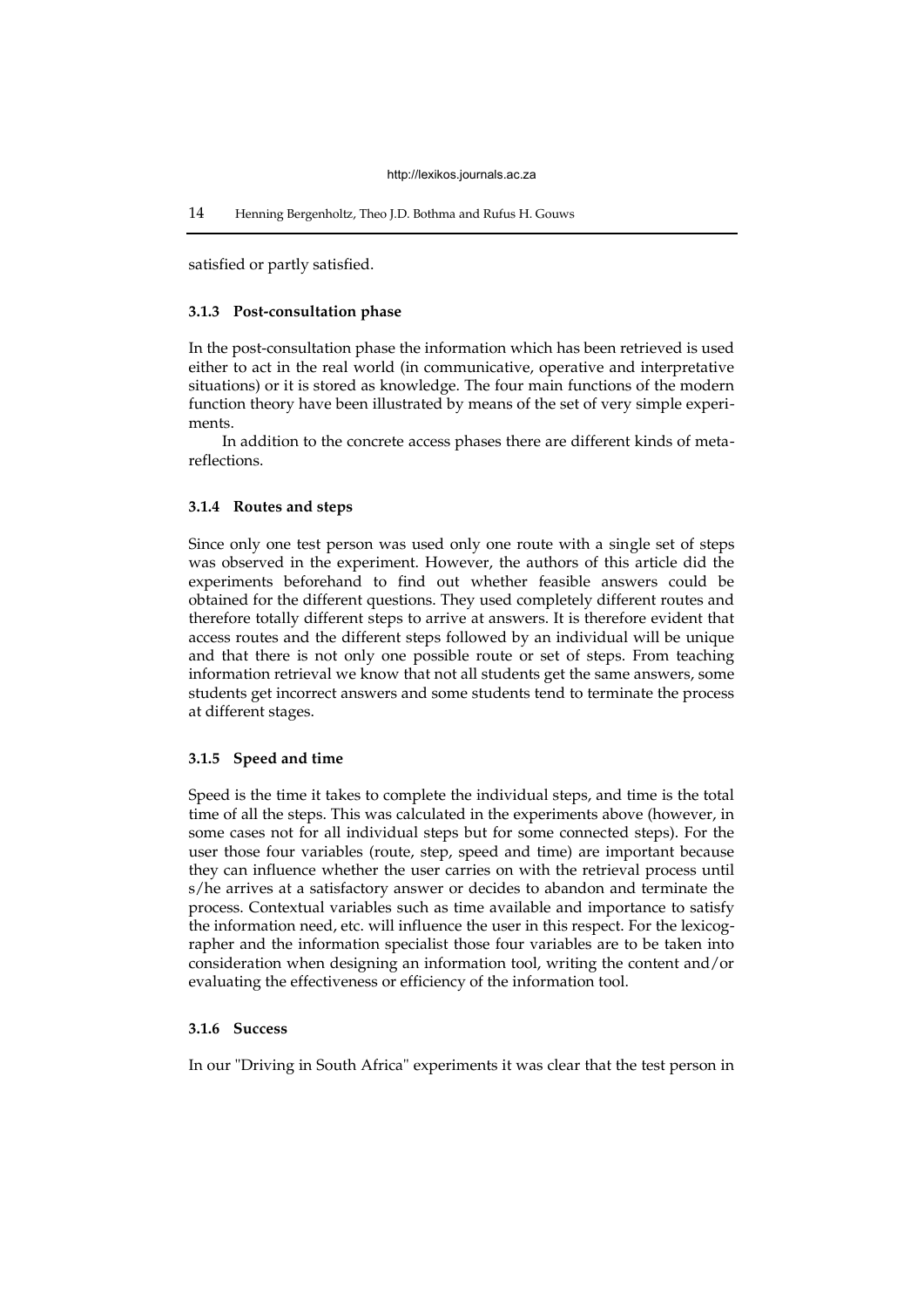Phases and Steps in the Access to Data in Information Tools 15

some cases arrived at an answer with which she was very satisfied. And based on her evaluation of the information sources she consulted, she decided that the information was correct. In a couple of cases, however, she indicated that she was not absolutely sure whether the answers that she found were correct. To solve this problem she should either have gone into a further iterative process or consulted a human source such as an expert. It could, of course, also be that the answer was incorrect but that the test person did not realise this at all and used the information she found as correct data without querying the correctness. In such cases in a work task situation, only a review by an expert will reveal the error.

# **3.1.7 Multiple information needs in a work task**

In a typical work task a user may have many individual/interrelated information needs. For each of these needs the user will typically go through the whole process and then reflect not only on the single information need but also on the totality of information needs. This was obviously not part of the current set of experiments but we foresee that reflection on multiple information needs in a work task may provide interesting results. The characteristics of a work task and the characteristics of the user were discussed in Bergenholtz and Bothma (2011).

# **3.2 Access experiments about accounting problems**

The access process for more complicated problems from a specific field shows the use of the same phases but different steps and especially very different meta-reflections.

# **Accounting experiment 1**

The first experiment deals with a communicative situation where the test person has a translation problem. He does not know how to translate *deemed costs* in the following English text into Danish:

"Operating costs include some deemed costs and actual costs. Accordingly, the total operating costs will be different to those relevant for income tax purposes."

The access process for solving this problem is quite short, a total of 35 seconds, with 12 seconds for step 1, 4 seconds for step 2, 14 seconds for step 3 and 5 seconds for step 4.

- 1. The user knows the Internet address of THE ENGLISH–DANISH ACCOUNT-ING DICTIONARY. He writes the address of this dictionary and gets the search page.
- 2. He writes *deemed cost* in the search box.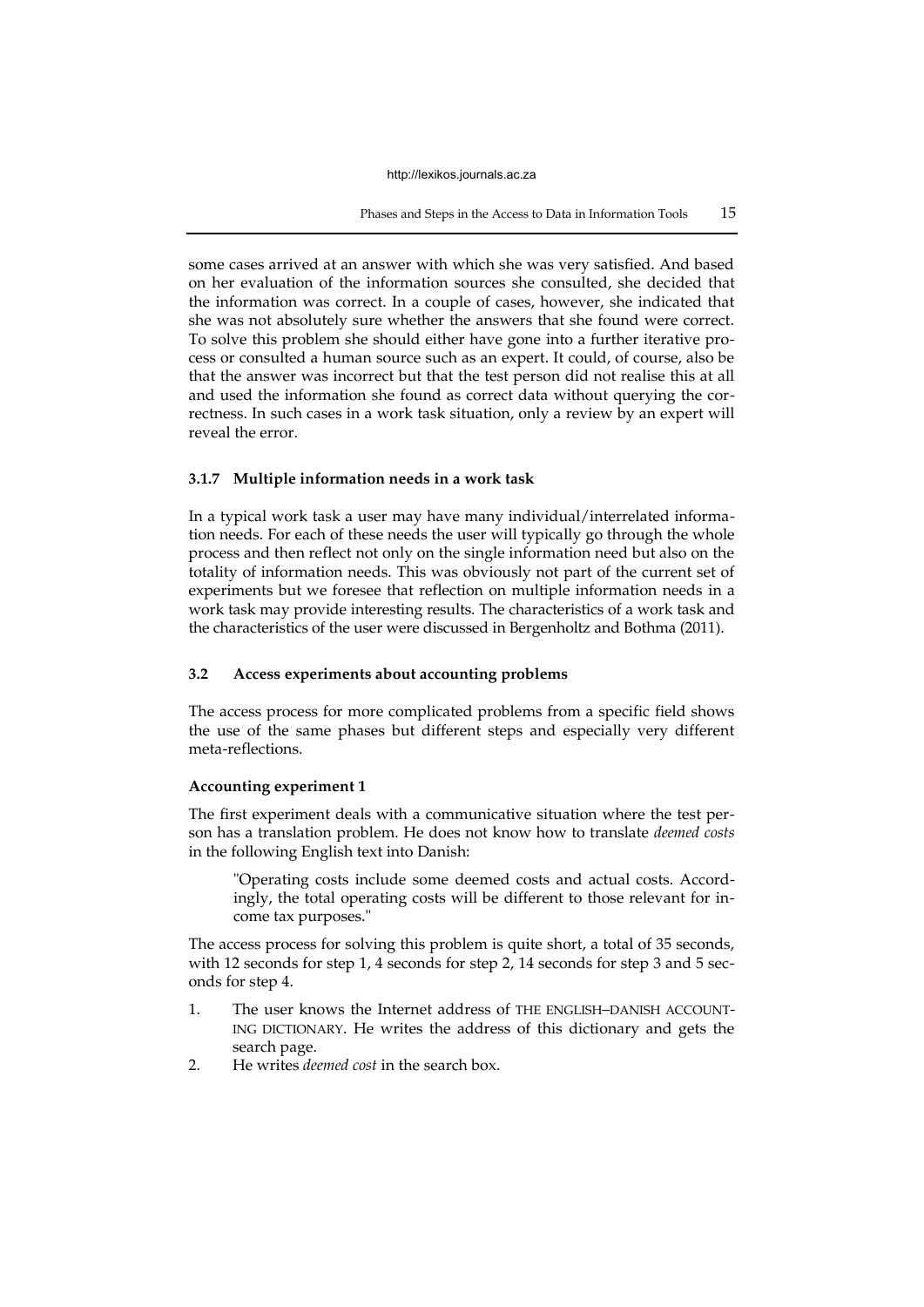- 16 Henning Bergenholtz, Theo J.D. Bothma and Rufus H. Gouws
- 3. He gets the following result and reads the dictionary entry: "Deemed cost is an amount used instead of cost or depreciated cost at a specific date. Any following amortisation or depreciation is made on the assumption that the enterprise initially recognised the asset or liability at a cost equal to the deemed cost." The translation is found: *fastsat kostpris.*
- 4. He writes *fastsat kostpris* in his Danish translation.

Only one test person was used in the experiment. One can therefore, as in Bergenholtz and Gouws (2010), not compare the same experiment as executed by different test persons. However, the following conclusions can be reached, albeit not generalisations but only indications resulting from a case study:

- Both the intra-consultation phase and the post consultation phase are short and quick.
- Meta-reflections will show differences in route, steps, step time, consultation time and success by different users. The most important fact is that the post-consultation phase is short when using the result in the translated text.

## **Experiment 2**

The second experiment deals with a communicative situation where the test person has a text reception problem. Reading the text, he does not understand the meaning of *commercial activities*:

"Many companies nowadays consider schools to be an important setting for marketing to children. However, important concerns can be raised from a health promotion perspective about the potential negative impact of commercial activities on the health and well-being of pupils."

Does the term *commercial activities* refer to a special kind of business? Or is every kind of business a commercial activity?

Compared with the first experiment with a problem in a communication situation, this one is obviously more complicated and time consuming with many steps:

- 1. The user knows the Internet address of THE ENGLISH–DANISH ACCOUNT-ING DICTIONARY and writes the address of the dictionary. (8 seconds)
- 2. Here he sees the search box and writes *commercial activities* in the search box. (8 seconds)
- 3. He gets no result and instead writes *commercial activity.* (8 seconds)
- 4. He gets no result again and looks for another tool by using a Google search where he gets a list of finance dictionaries.
- 5. He uses the first proposal in the list, the information tool called INVESTO-PEDIA (http://www.investopedia.com/dictionary/) and looks for *commercial activity.*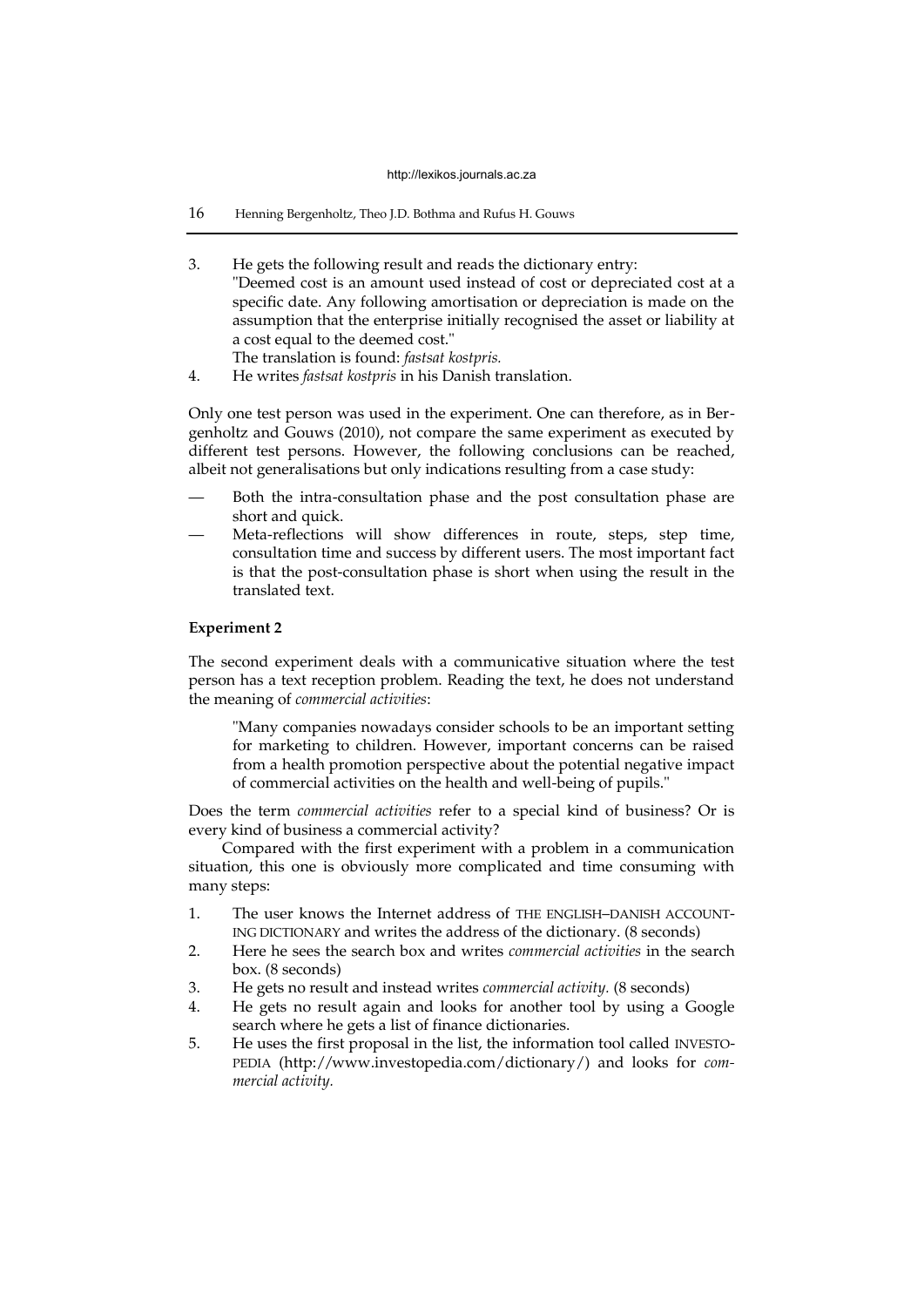- 6. He gets many hits; the first one gives the definition: "activity undertaken by an individual or a group".
- 7. This result is not convincing, he goes back to the Google search. (step 4–7: 5 minutes 2 seconds.)
- 8. He uses the link to the FREE FINANCIAL DICTIONARY and looks for *commercial activity* and gets the following definition: "activity undertaken as part of a commercial enterprise". (3 minutes 28 seconds.)
- 9. He is still not quite convinced and tries once again in the Google links and looks under FINANCE GLOSSARY but receives the message: "no results found". (46 seconds.)
- 10. He tries again: the DICTIONARY OF FINANCE AND BANKING. He does not get an answer, but needs a password or has to buy a password. (56 seconds.)
- 11. He tries again: the MERRIAM WEBSTER. It gives no help but only the message: "The word you've entered isn't in the dictionary". (36 seconds.)
- 12. The user gives up and has to believe the definition from step 6 or 8. Those two answers give some hint for the understanding. (24 seconds)

Totally the whole process, without a good and convincing answer, took 11 minutes 36 seconds. We can see that:

- the intra-consultation phase is long and not satisfying; the post-consultation phase is short;
- meta-reflections will surely show differences in route, steps, step time, consultation time and success by different users. The most important fact is that the post-consultation phase is quite short, also in a case with a problematic answer. In other cases with more convincing information, the post-consultation phase could be even shorter.

# **Experiment 3**

In the third experiment our test person is asked to act as a managing director of a minor Danish Company. He has to find answers for some related operative problems:

- 1. Through which medium do I have to send the financial statements to the authorities?
- 2. How often do I have to send it? (as annual or interim accounts?)
- 3. In which language should the report be sent?

The first question is not a trivial one. There has been a real case where a company was closed down by the authorities because the owner did not send the financial statements in the proper way. And this required way was the result of a new decision.

- 1. He finds THE DANISH ACCOUNTING DICTIONARY and does a search for *regnskab* (accounting). He finds no relevant information. (18 seconds)
- 2. He searches for *årsregnskab*. Here he finds the following example: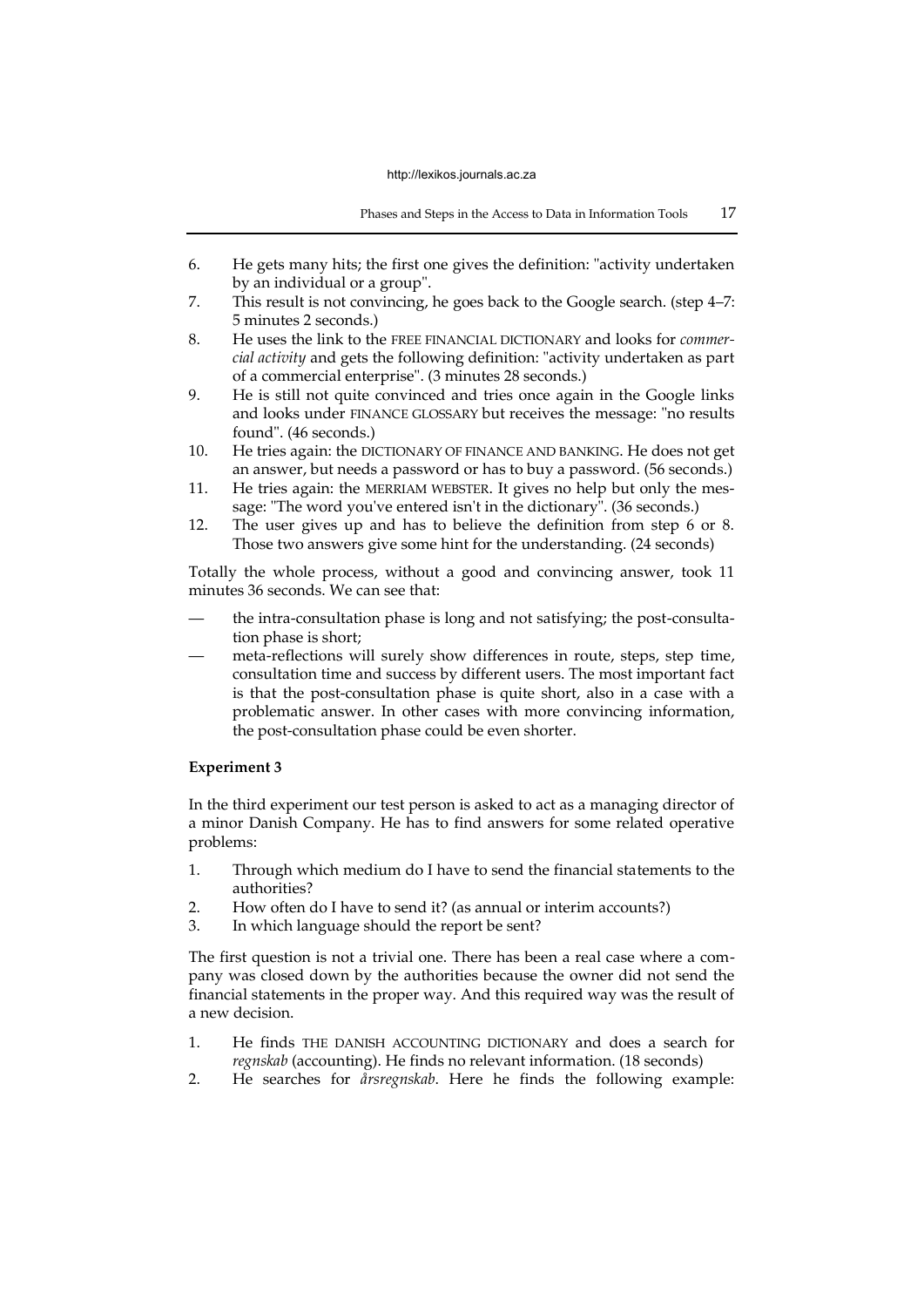# 18 Henning Bergenholtz, Theo J.D. Bothma and Rufus H. Gouws

"Årsregnskaber skal indsendes til Erhvervsstyrelsen senest 5 måneder efter regnskabsårets afslutning." (The financial statements must be submitted to the Danish Commerce and Companies Agency within a time limit of 5 months after the end of the financial year.) The answer to question (2) seems to be once a year, but (1) and (3) are still open. (28 seconds)

3. He does a Google search for *regnskabsloven* (law on annual report). The first hit has a link to the law. Having found the text with the accounting law, it takes time to come to the relevant Chapter 19 "Indsendelse til Erhvervs- og Selskabsstyrelsen" (= Submission to the Danish Commerce and Companies Agency). The text is long and difficult to understand. In §3 he learns that the report can be sent in paper form or electronically. But there is a link to new guidance. Here he learns that almost everyone must send the report in an electronic form, with the exception of "regnskabsklasse D" (reporting class D). According to the used language, he sees in §3.1 (6) that the report must be written in Danish, but there are exceptions, e.g. for foreign companies. After 32 minutes and 16 seconds, he is still not absolutely sure about the answers to the 3 questions.

Both the intra-consultation and post-consultation phases are long and difficult.

In meta-reflection one can, for this single case with this single test person, show a complicated route with four main steps. But the reception of the text that was found, has several single steps requiring several re-readings of an earlier part. The four steps takes 25, 18 and 28 seconds and the last one 32 minutes and 16 seconds (= step time). The total consultation time is 33 minutes and 2 seconds. There is no clear success. The test person has to ask an expert to be sure.

## **Experiment 4**

We will not conduct experiments for interpretative situations in this paper because they are not very relevant for problems in accounting. They could, for example, be very relevant for traffic and traffic planning problems. Here we will close the experiments with a cognitive problem:

What is *deemed cost* really? The question came up by reading Kilgarriff (2012: 27), who criticizes THE ENGLISH–SPANISH ACCOUNTING DICTIONARY for providing a too long definition:

"Deemed cost is an amount used instead of cost or depreciated cost at a specific date. Any following amortisation or depreciation is made on the assumption that the enterprise initially recognised the asset or liability at a cost equal to the deemed cost."

Kilgarriff (2012) has instead a much easier solution, one every lexicographer should use in his running work: "Because they could have found a shorter and better one by a Google search: Surrogate for cost at a given day."

Which version is correct? Or asked in another way: Is the short definition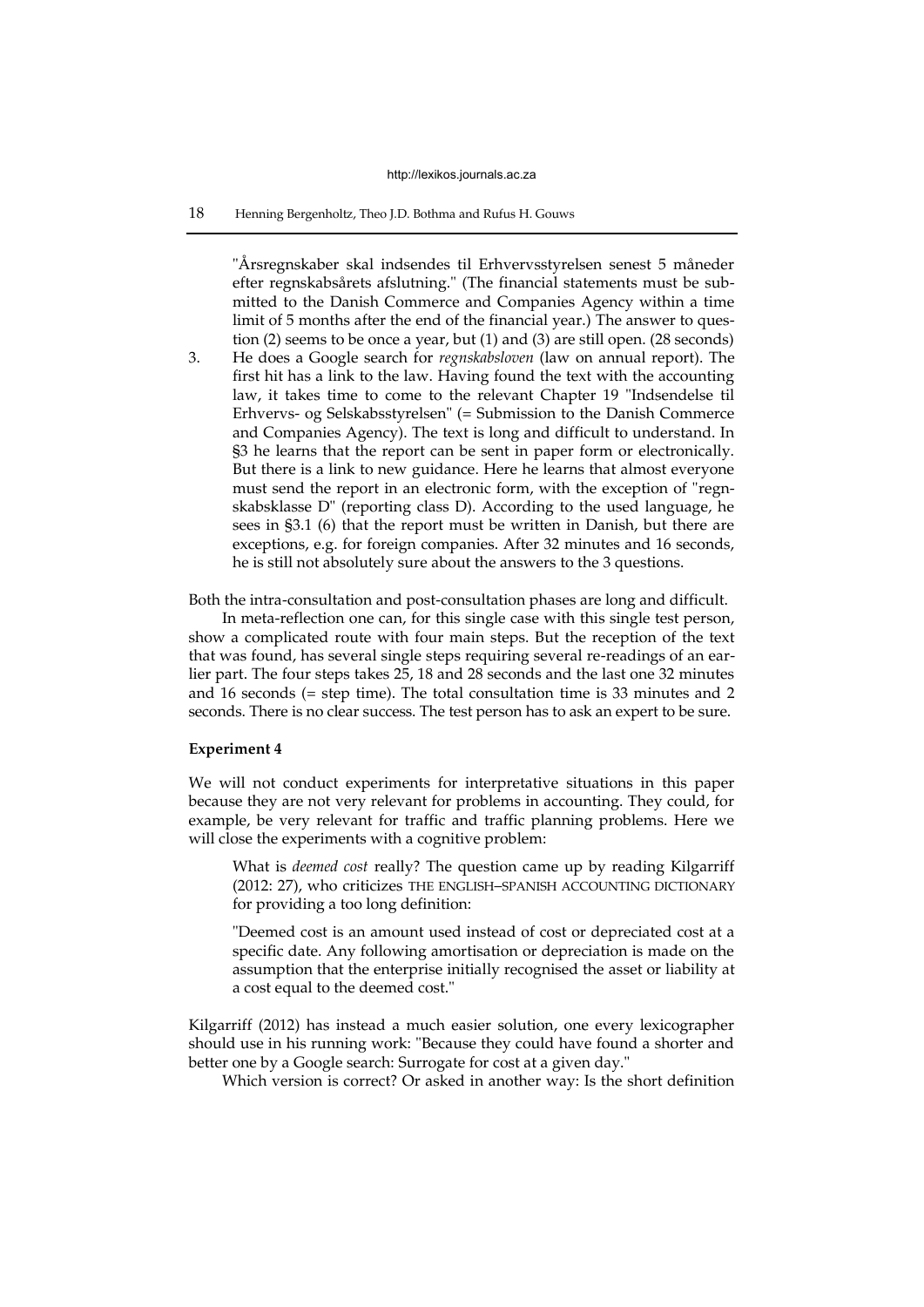that was quickly found in Google better than the one in an accounting diction $ary - a$  tool explaining accounting terms for accounting experts and semiexperts? The test person tries in the first way to find the answer making a Google search:

- 1. He makes a Google search for *deemed cost*.
- 2. He gets 106 000 hits. The first one is one with a quotation from IFRS, the official international standard commission (http://annualreporting.info/ definiciones/deemed-cost): "Deemed cost is an amount used as a surrogate for cost or depreciated cost at a given date. Subsequent depreciation or amortisation assumes that the entity had initially recognised the asset or liability at the given date and that its cost was equal to the deemed cost".
- 3. He learns from this that the short sentence is not enough. *Deemed costs* have to be recognised and noted in the company's books as such before the term can be used, e.g. by *amortisation*.

In the meta-reflections it is noted that the whole process took only 1 minute 12 seconds. The intra-consultation phase is quite quick and the post-consultation phase too. It does not mean that cognitive problems can be solved so quickly and so easily every time. In Bergenholtz and Gouws (2010) there are other cases with a very long and complicated process for cognitive problems — similar to the one described above with an operative accounting problem.

# **4. Proposals for a common theoretically founded set of terms for access to data**

The biggest difference between the earlier proposals and the approach followed in this paper is the systematic description of the access process within the three main phases mentioned in Section 1 above, with subdivisions in the intra-consultation phase, viz. information source selection, consultation process and information retrieved.

It is, however, evident that there are a number of issues that are relevant to the full process and not only to a single phase. These issues are not "steps", but are reflections that both the end user of the information tool and the lexicographer should take into account — the end-user when using (or planning to use) the tool, and the lexicographer in designing the tool, writing the content and/or evaluating the efficiency of the tool. We call these issues "meta-reflections". In the diagrammatic representation they are listed outside the formal flow diagram to indicate that they are to be taken into account for the full process. Within a work task, users may have any number of information needs following one another during the work task (see Bergenholtz and Bothma (2011)), and we therefore indicate that the meta-reflections apply not only to a single information need, but also to multiple information needs in a work task. All of this occurs within a specific context, with specific contextual variables (see also Bothma (2011), Ingwersen (2007), and Ingwersen and Järvelin (2004, 2005)).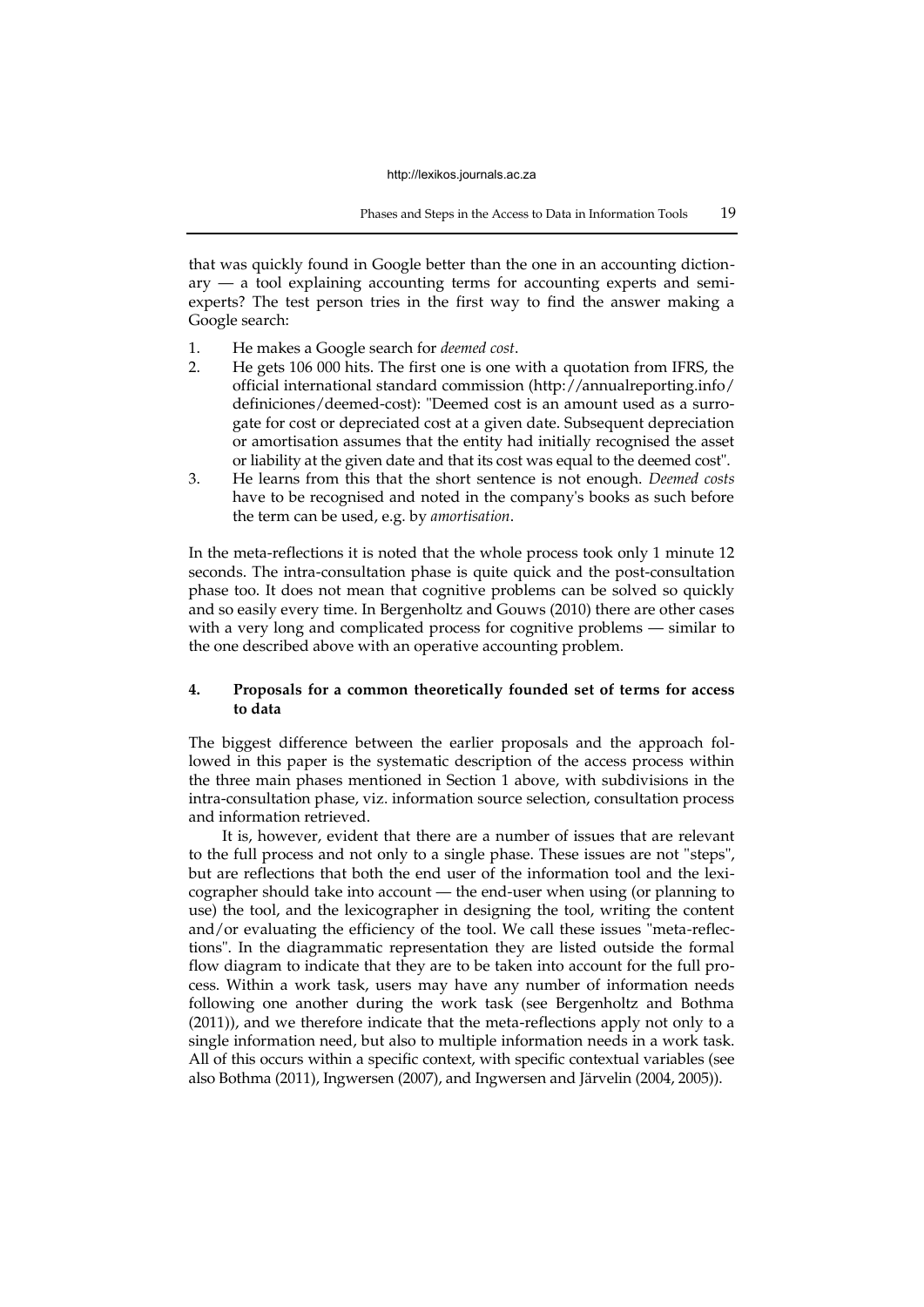

Figure 1: A schematic representation of the workflow in the access process

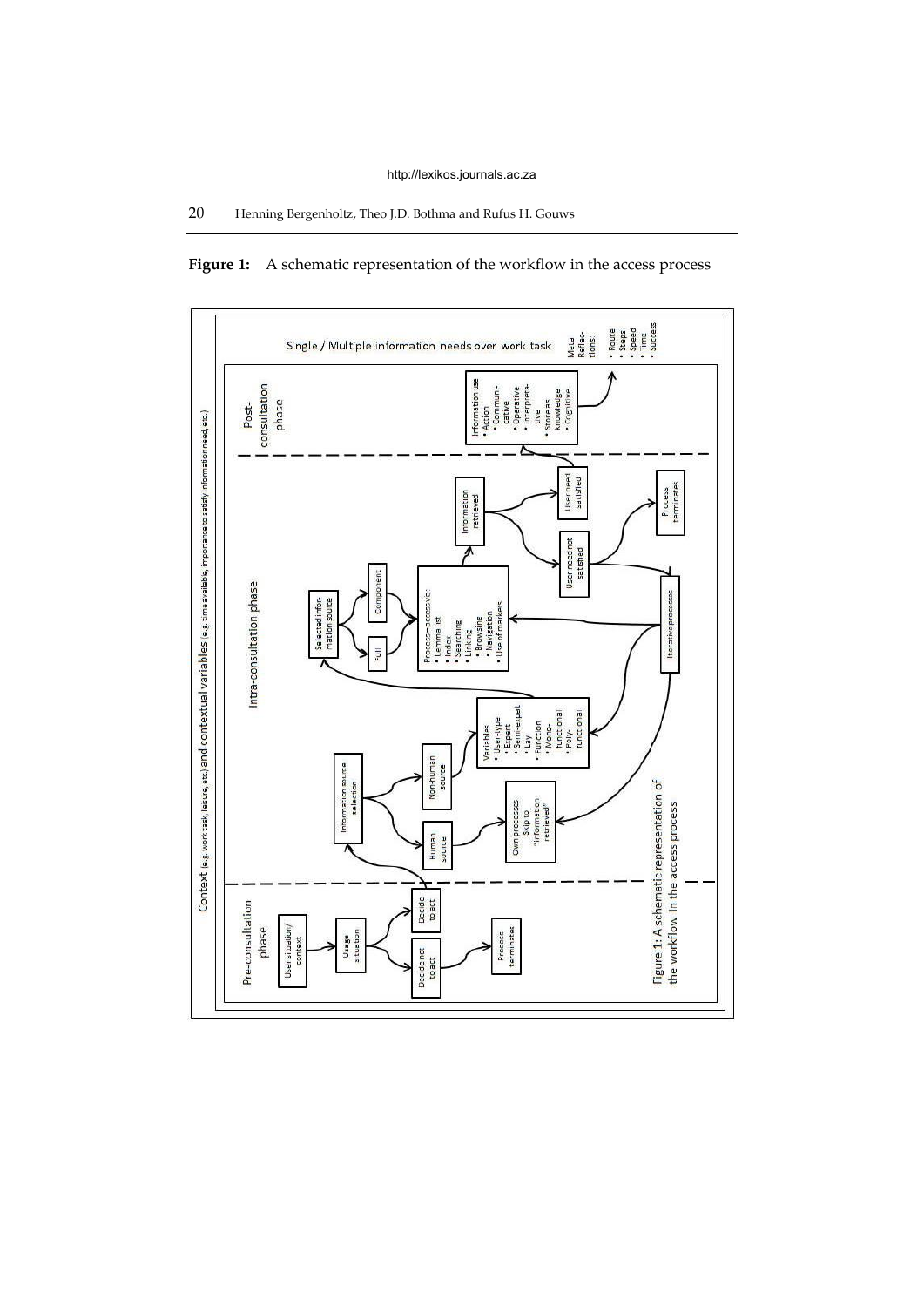As can be seen Figure 1 the real access process can therefore have several iterative partial processes, and it is foreseen that during the same process different information tools can be used. Explained in words, but in a more systematical way as in Bergenholtz and Gouws (2010) we have three main access phases and a following meta-reflection phase:

# **4.1 Pre-consultation phase**

# **4.1.1 The origin of the problem**

There can be many reasons for the origin of an information need. They could be called extra-lexicographic and could be conceptually separated from the usage situations of the information source. These usage situations are divided into communicative, cognitive, operational and interpretative situations; cf. above in Section 4. There are various communicative situations, for example text production, text reception and translation in the mother tongue or from/to a foreign language. Cognitive situations refer to situations where the users for one or other reason need to add to their existing knowledge, e.g. where they have doubts or problems about a specific topic. The needs do not have to be of a concrete nature, but it could also be some form of inquisitiveness or even boredom. Especially in log files it can be seen that users often take the opportunity to look at recently completed dictionary articles when the lexicographer makes them available for the users in a special list in an outer text. Operative functions are known at best from manuals and user guides, but they also occur in text books and dictionaries when one is instructed to do something or to refrain from something, or when there is an explanation of how to do something.

In monofunctional information sources the situation type is predetermined. It could, for example, be a dictionary for the communication situation of text production or text reception or translation (as is the case with many bilingual dictionaries). Similarly, there are information sources for cognitive situations (e.g. many encyclopaedias and the majority of text books) or for operative situations (such as most user guides). In polyfunctional information sources, the user can try to access that part of a dictionary article or of a chapter in a text book that seems relevant to satisfy a specific need. In electronic databases one can formulate one's own search strings in the search box supplied by the specific information source to obtain different articles according to the given function.

Printed dictionaries can be categorized according to the intended user groups, e.g. for laypersons, semi-experts, experts or school learners in a specific age group. In electronic dictionaries, access to predefined subsets of data from the dictionary database is possible via a function button for each user group and/or type of user need.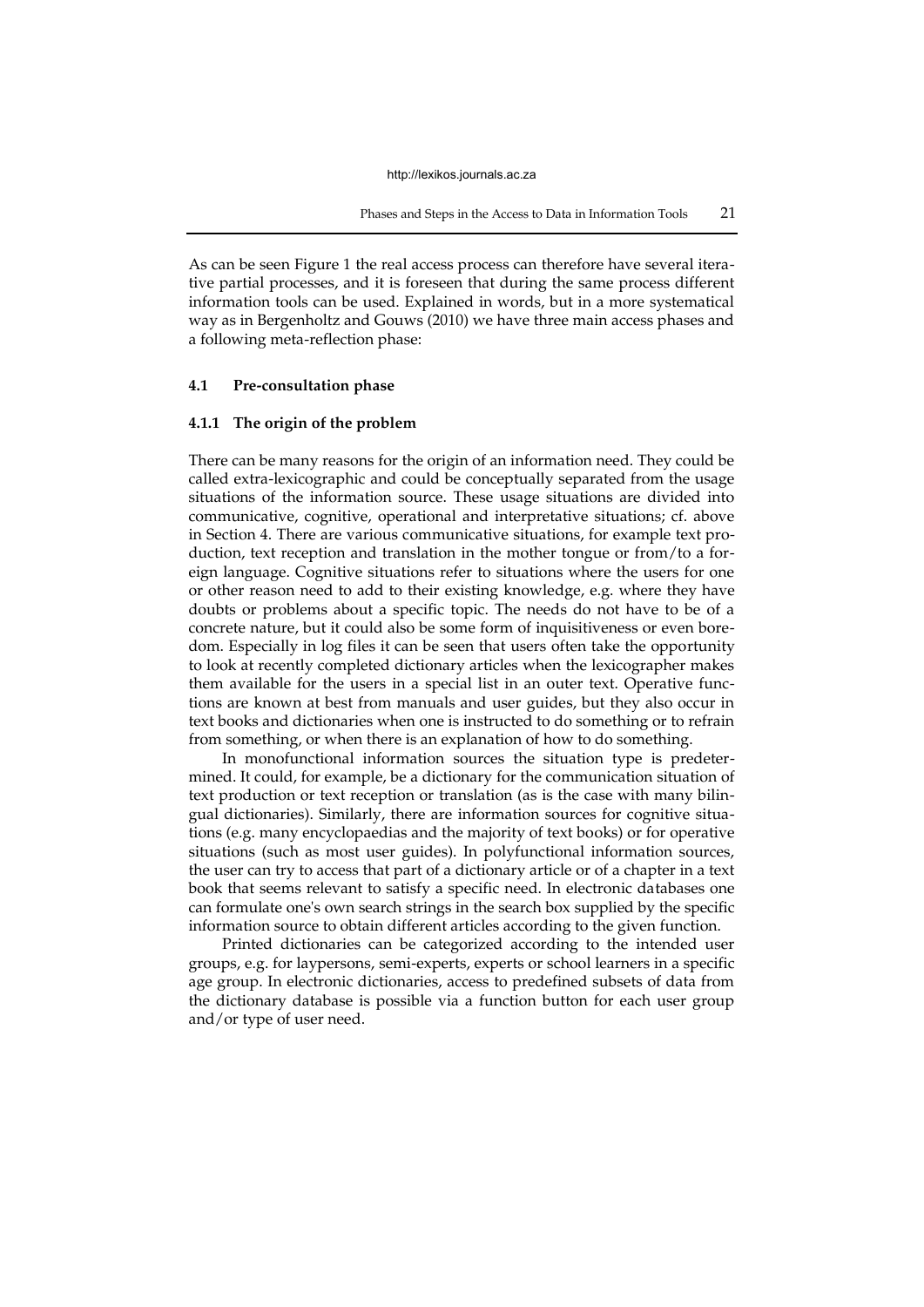# 22 Henning Bergenholtz, Theo J.D. Bothma and Rufus H. Gouws

# **4.1.2 Information source usage situations**

An information source usage situation refers to a situation where there is at least one available information source, as well as the necessary time and energy to consult one or more of these sources. If, however, these conditions are not met, the information access process is terminated.

# **4.2 Intra-consultation phase**

# **4.2.1 Selection of an information source**

The situation and the type of user will determine whether someone looking for information will turn to a non-human source (such as a printed dictionary, an electronic dictionary, a text book, a Google search), or a human source (by asking a person). In this article we do not discuss humans as information sources, but only the process of consulting non-human sources.

# **4.2.1.1 Choice of the component of an information source**

The most important information source will be dictionaries, lexicons and encyclopaedias. In accordance with the reference needs stemming from a communicative, cognitive, interpretative or operative situation one would consult bigger or smaller or even minute components of an information source. This could depend on the level of expertise of the user, i.e. whether the user is a layperson, a semi-expert or an expert. It can also be determined by whether the information source is a monofunctional or a polyfunctional source. In accordance with the choice of information source, one would first consult the table of contents, index or another outer text. In all information tools, including dictionaries, one would usually go directly to the lemma list which could be ordered alphabetically or systematically. However, in dictionaries with a dictionary grammar or a systematic introduction one might first look there.

# **4.2.2 Consultation of an information source**

For each situation where a source is consulted, one can talk about a consultation. In some instances a single consultation could be linked to different search strings. There may be chains of consultations in instances where information may create the need for more information and follow-up consultations therefore an iterative process.

# **4.2.2.1 Access by means of metadata**

Metadata is data about data. We divide access through metadata into three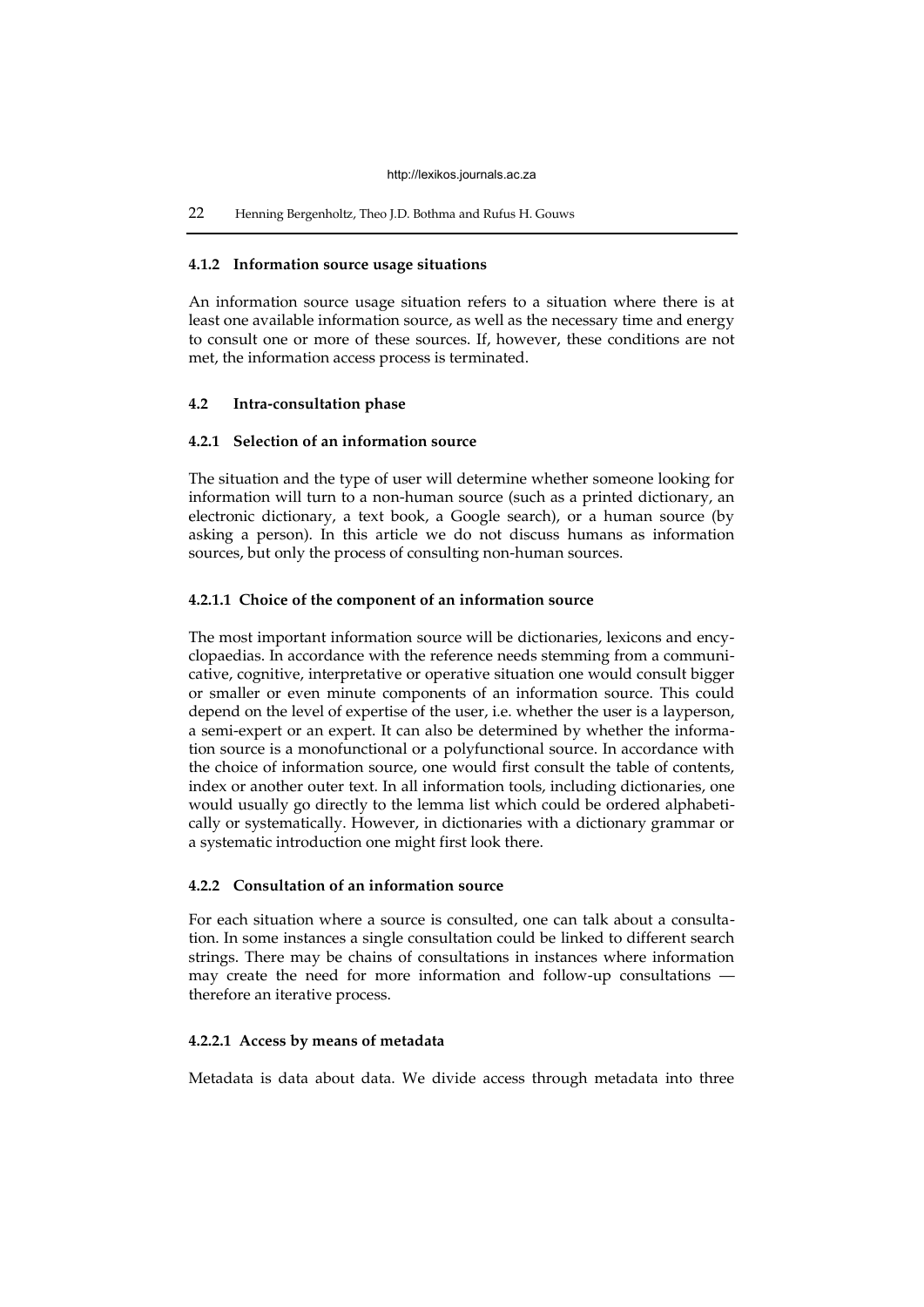categories, viz. access through a table of contents, an index and markers.

# **— Table of contents**

A table of contents is a standard method of access in most paper-based information sources, where one gets directions to move directly to a specific part of an information source, e.g. a reference to a page number. In e-resources, items in such a table of contents can be linked to the specific item, and the user can then navigate directly to the linked item by clicking on it.

# **— Index**

Users can employ index access only in printed dictionaries with one or more indexes. In electronic information sources this is possible in a few works by means of the access mode developed by the author of the work, with the possibility of reaching the required place by means of a partial index or the complete index.

# **— Markers**

Markers can be either a sign such as a graphic symbol or a word/phrase indicating subsections in articles, for example to distinguish between collocations, idioms, examples, style, etc. The user therefore has the option to skip those sections which are not relevant for his/her information needs.

# **4.2.3 Consultation in a part of a component**

When a user reaches a specific part of a component, either a section in a text book or a dictionary article, the article structure (in dictionaries) or subheadings or headwords on the edge of the page can be helpful to achieve a more rapid access. It is important to note that the real person looking for information does not proceed in a linear way, i.e. not from the beginning of a chapter or a dictionary article, but sometimes from the back, repeating some partial processes because new ones did not give the necessary results.

# **4.2.3.1 System features**

# **— Searching**

Searching implies that the user has to define a search string which can consist of one or more words by means of which an information source is searched. In a very detailed information need a user could also combine various search strings by means of brackets or Boolean operators (and, or, not). The user, in addition, has the option to specify whether search terms should be truncated and can also specify so-called "wild cards", i.e. to make provision for spelling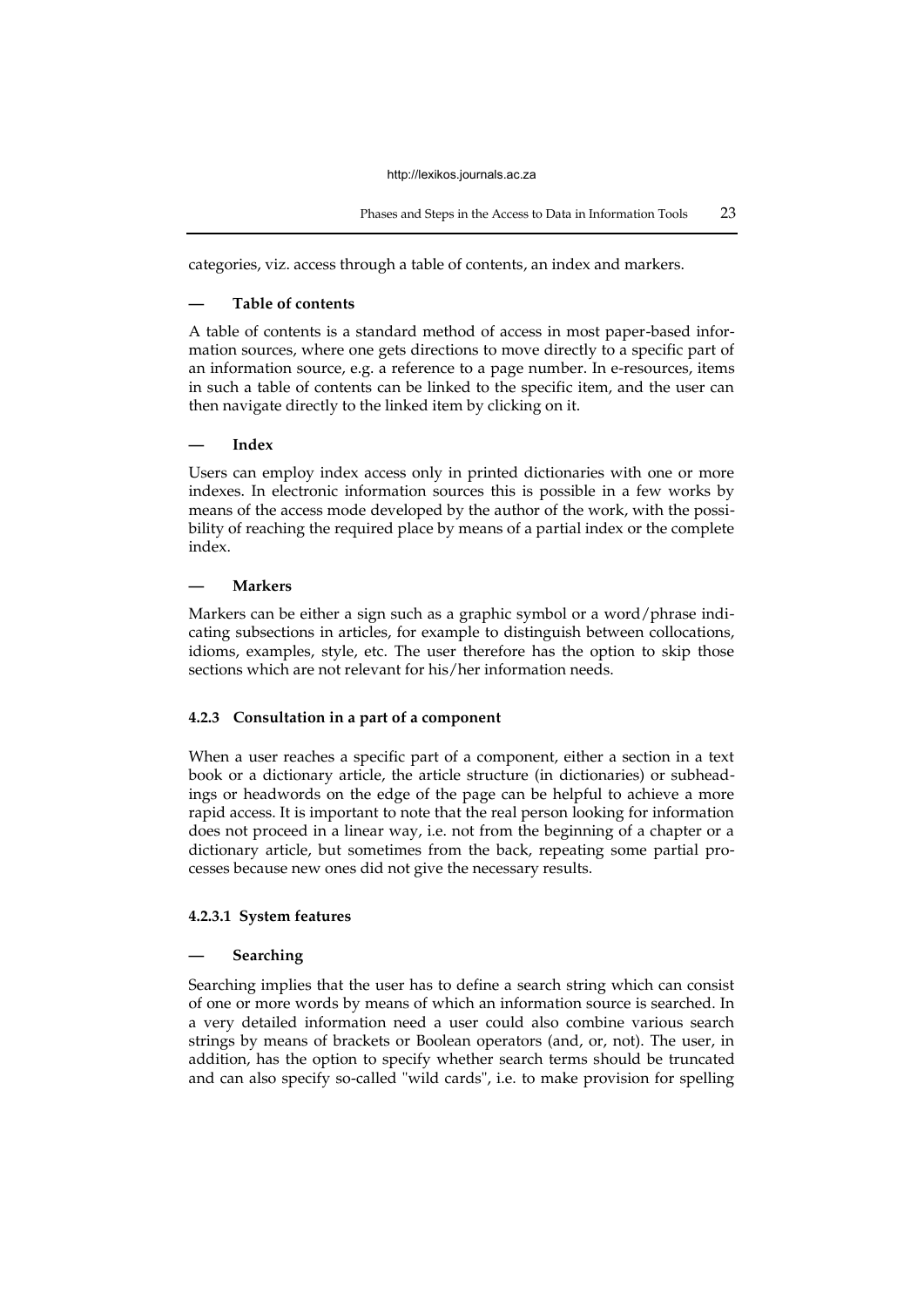# 24 Henning Bergenholtz, Theo J.D. Bothma and Rufus H. Gouws

variations such as *optimise/optimize* and *behavior/behaviour*, or distance between items (word X within Y words from word Z). Search interfaces could be "simple" (e.g. the standard Google interface) or "advanced" which may make use of drop down menus or fill-in forms (e.g. the advanced search option in Google Scholar) or a command line interface (as is found as one of the options in most bibliographic databases). Search therefore implies cognitive input from the user; s/he has to decide which words/phrases/strings to use, how to combine them, how to specify alternatives etc. After completing the input, the user then clicks on search and the system does retrieval based on the specified criteria. This applies only to electronic information tools.

In printed books one would rather talk about *search word* or *search expression*. It is the expression that the user has in mind when starting the access process. In a printed dictionary the user knows from experience that one usually looks for the basis form of an inflected lexeme which can be found in the guiding element of a dictionary article, i.e. the lemma. However, in, for example, printed specialised dictionaries, idiom dictionaries or dictionaries of proverbs, one can also look for multiword expressions. This also applies to all forms of text books and manuals. In all forms of printed reference works with a register of meanings or concepts one can execute a semantic search by employing an appropriate search word or expression. In printed works one can employ all types of search words and expressions to access both the expression and the contents by going directly to a semantic field or a field with meaning annotations.

In a similar way, access options are found in printed books too where one would accordingly search in the table of contents or in the chapter headings, and in dictionaries at the start of the lemma field but in dictionaries of fixed expressions often in the middle of the lemma field, e.g. in a dictionary of idioms where one can look for the expression *cut off one's nose to spite one's face*  with the search string *nose.* 

# **— Linking**

Linking in the electronic environment implies clicking on links that are indicated in the information source. Links are typically indicated by means of some or other visual representation, for example a change in colour of the words/ phrases or underlining the text as is standard on the web. In some cases, such visual indications are absent and all words in the text could be clickable (e.g. linking all words to a glossary or cross references in dictionaries). In printed works, a cross-reference can start a new access process or continue an existing one, as is the case in electronic works, where there may be many links that could also be used extensively.

Linking could have a specific goal in mind, i.e. the user has a specific need and tries to solve this problem by following one or more links in sequence. The user could also serendipitously follow links based on a possible interest in what may be available, even leading to infotainment or lexicotainment. Typi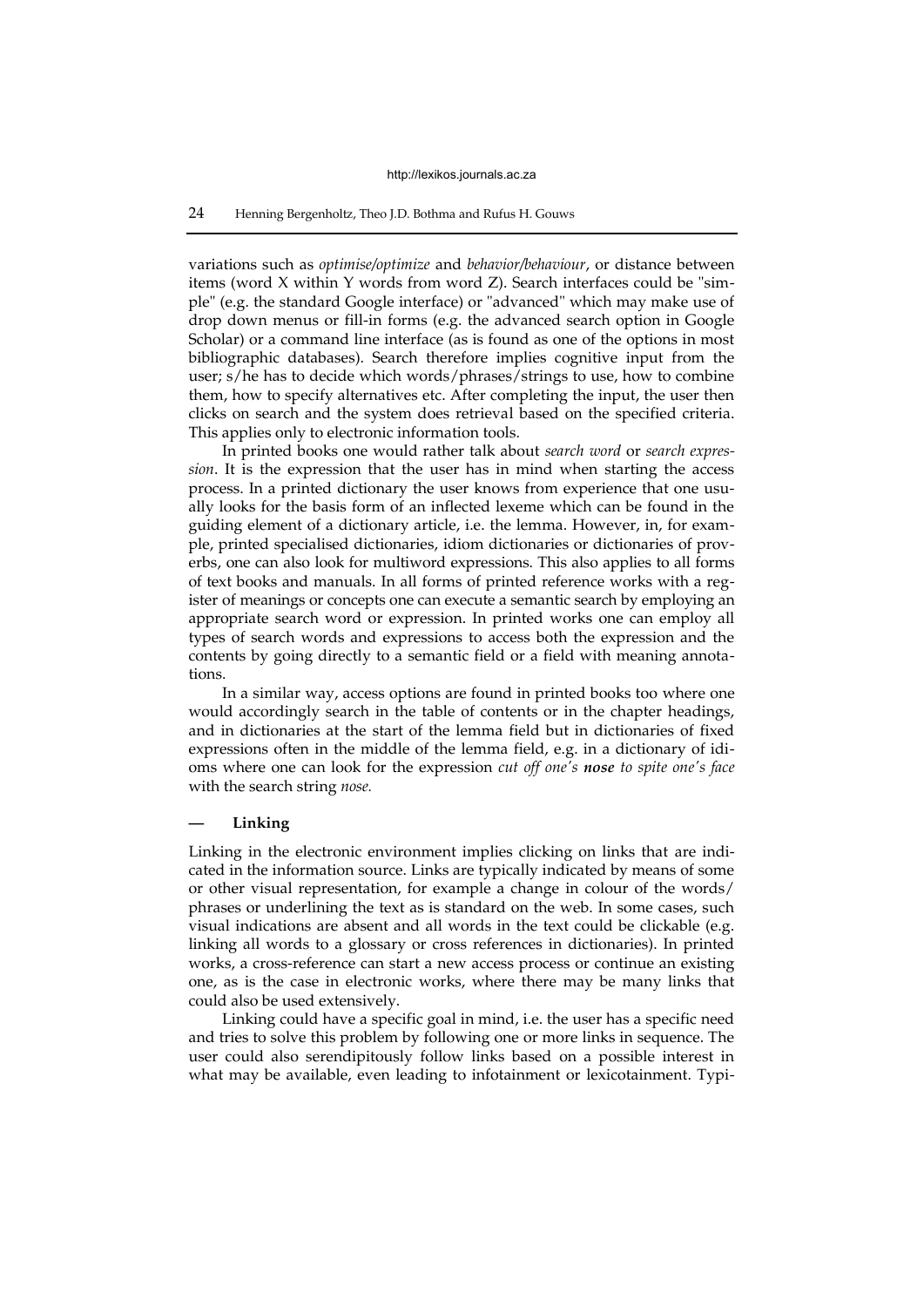cally these two types of linking are distinguished by means of different terms such as navigation and browsing; see also Bothma (2011).

## **— Combining searching and linking**

In a typical consultation process, users combine searching and linking iteratively to obtain the required information. A user may conduct a search and the results of the search may be a list of items that are clickable; the user then has to click on one of these links to obtain the required information. This is obvious in any web search where the user has to enter a search string in a search box, and after executing the search the user obtains a list of results which could be one item or millions. The user then has to click on some of these results to acquire the required information. In an e-dictionary environment, exactly the same applies, for example in THE DANISH DICTIONARY OF FIXED EXPRESSIONS: If the search gives one result the dictionary article is displayed; however, in the case of multiple results, a brief summary is displayed and the user has to click on one of these to view the dictionary article.

## **4.2.4 Information retrieved**

The retrieval process may result in the user retrieving information satisfying his/her information need, or the retrieval may yield no relevant information at all. If the user has retrieved no information or the information that has been retrieved has not satisfied the user's need, the user has two options. The user could start from scratch and through an iterative process decide on different information sources or different access strategies. Alternatively, the user can decide to abandon the process and this process therefore terminates. If the user has relevant information, s/he may decide to act on the information. However, at this stage it is not evident that the data are necessarily correct and/or to be trusted. The data are only perceived as relevant because the user has not yet evaluated the data for validity.

#### **4.3 Post-consultation phase**

# **4.3.1 Use of the found information**

The use of the information depends on the type of user situation: In a communicative situation, one has a concrete problem in a text. After having found the needed information, s/he goes back to the text and uses this information. The same can be said in an operative and an interpretative situation. After having obtained the required information, the user knows how to act or what a sign means and can continue the acting process s/he was in. In a cognitive situation the user obtained an answer to his/her need for knowledge. Whether s/he uses this knowledge now, later or never is not the topic here. The information can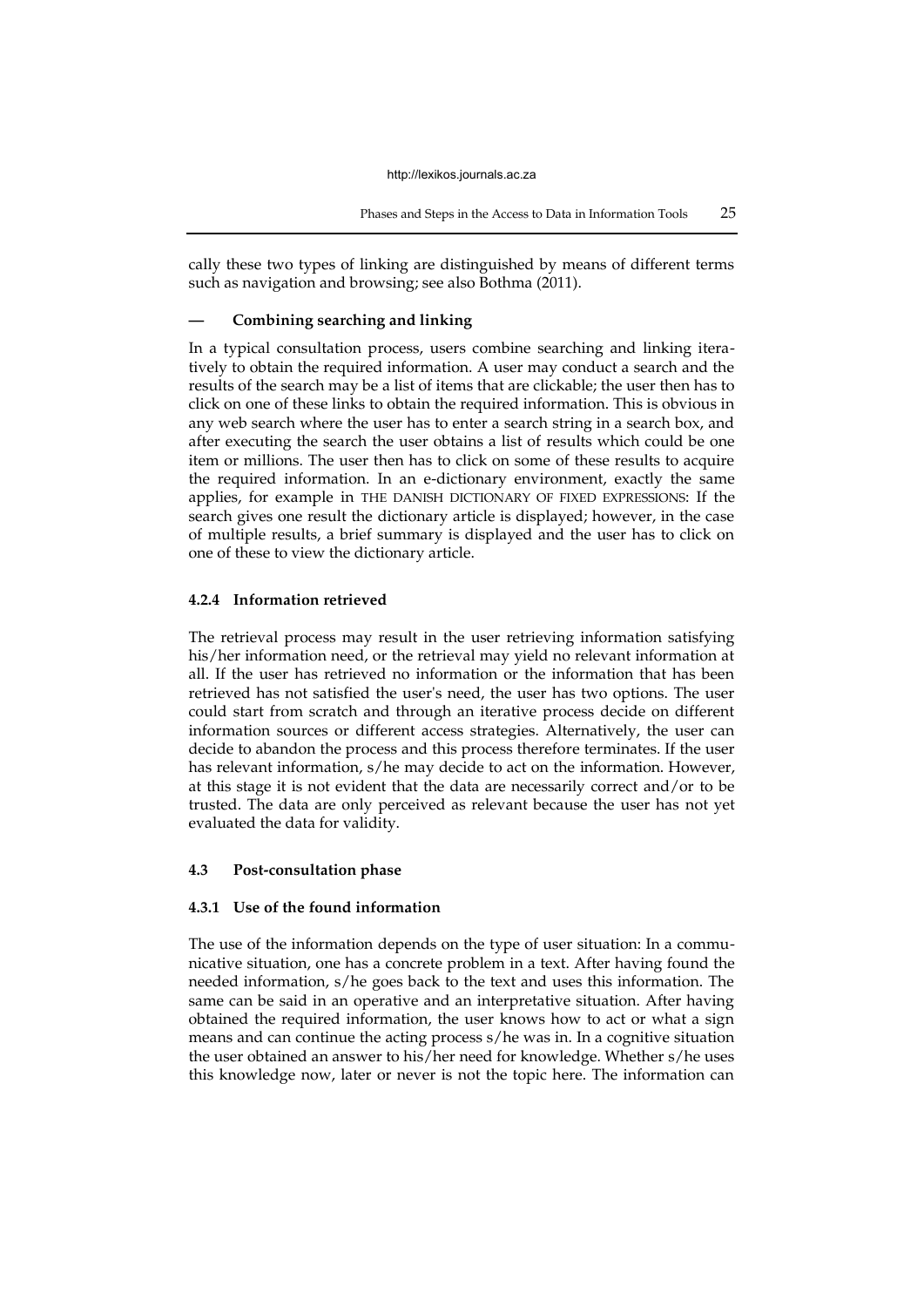play a role for further acting but this is not required at this stage, as the information is only added to the user's knowledge base for possible future use.

# **4.3.2 Meta-issues**

# **4.3.2.1 Consultation route**

The German equivalent for this term is *Suchpfad*, and in English it is also referred to as *access route*. It encompasses the process from the selection of an information source up to reaching the destination or destinations in the information source and the eventual conclusion of the search in terms of the specific consultation as either successful or unsuccessful.

# **4.3.2.2 Consultation step**

This refers to the clearly distinguishable steps from the first stage in the search to the next, for example from the selection of a dictionary up to the selection of a component of the dictionary or from the stage in the article stretch of the letter *S* up to the required article starting with the letter *S* has been found. This also applies to all other types of information sources: With every change in the search route, when the direction of the search or the place of the search is changed, a new search step is introduced. The use of this term is not unambiguous because it depends on the circumstances of how the search is observed. When a user is observed who talks to him-/herself aloud during the access process or has been instructed to do so, the investigation will be able to show more search steps compared to an investigation without such comments.

#### **4.3.2.3 Step time**

This term refers to the time from the start of one stage up to the next stage. In Bergenholtz and Gouws (2010) the step time was not recorded; in the current experiments, it was, however, done, as indicated in Section 4 above. It could be interesting in further investigations to obtain more empirical results using the same experiments with different test persons.

# **4.3.2.4 Consultation time**

This refers to the total time of a given consultation, i.e. from identifying the problem up to the successful conclusion or a negative termination of the search. Consultation time can then be seen as the duration between the first search step and the last, or the sum of step time.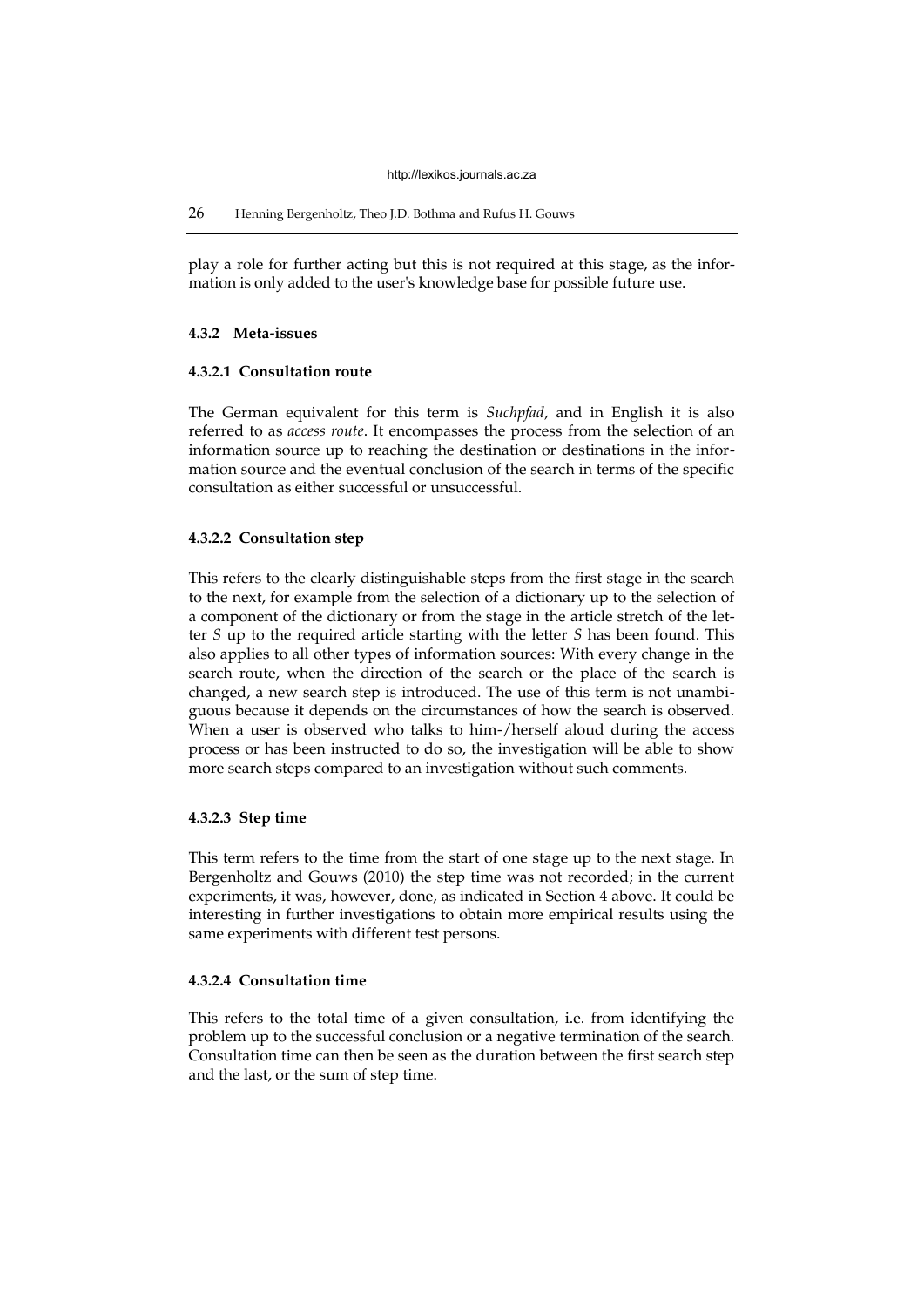## **4.3.2.5 Success**

Success implies that the user is satisfied with the result and in his/her perception the information fulfilled the information need s/he had. However, this does not necessarily mean that the information is correct in terms of factual correctness.

# **5. Conclusion, future research and future information tools**

From the preceding discussions, it is clear that sequential phases consisting of different steps structure the access. In addition, it is clear that some of these terms are not *steps*, but issues on which the lexicographer and/or the end-user should reflect after completing a work task.

Our description of the complexity of the access process and the missing help for operative problems in some accounting dictionaries should lead to the conception of more advanced information tools — not like the current traditional paper dictionaries, but more like those from the 18th century. They, or at least some of them, have extensive operative parts of the dictionary articles; see Tarp and Bothma (2013). We have shown in one example for an operative problem the complexity of the information needs. No dictionary gave any kind of help, but in future dictionaries it could be done, perhaps not in same way as in the paper dictionaries of the 18th century, but with the same function in new information tools. And then it is not important whether we call such a new tool a dictionary or something else.

As it is now, the situation is very complex. The *Junior Woodchucks Guidebook* is up to now only the solution in the Donald Duck comics. Nowadays users have to consult multiple sources and therefore have either to

- know about these sources, or
- rely on Google or specific databases to find these sources.

There is no single integrated solution available. In these cases, additional information sources were needed to resolve the information need. We need more empirical evidence to illustrate this.

This empirical evidence could be found through extensive experiments, as we have shown for two case studies, with six and four experiments respectively, each, however, with only one respondent. It should be done with a greater number of test persons. We are here not speaking about a representative survey, but case studies with something between 20 and 50 test persons for different kinds of knowledge fields. In addition, it should not only be done for a single problem, but for a whole work task, e.g. testing the access process for reception problems reading a whole text, or translating problems translating a whole text, or operative problems connected to one and the same acting problem. Lexicographers can play an important role together with subject field specialists to provide such integrated sources.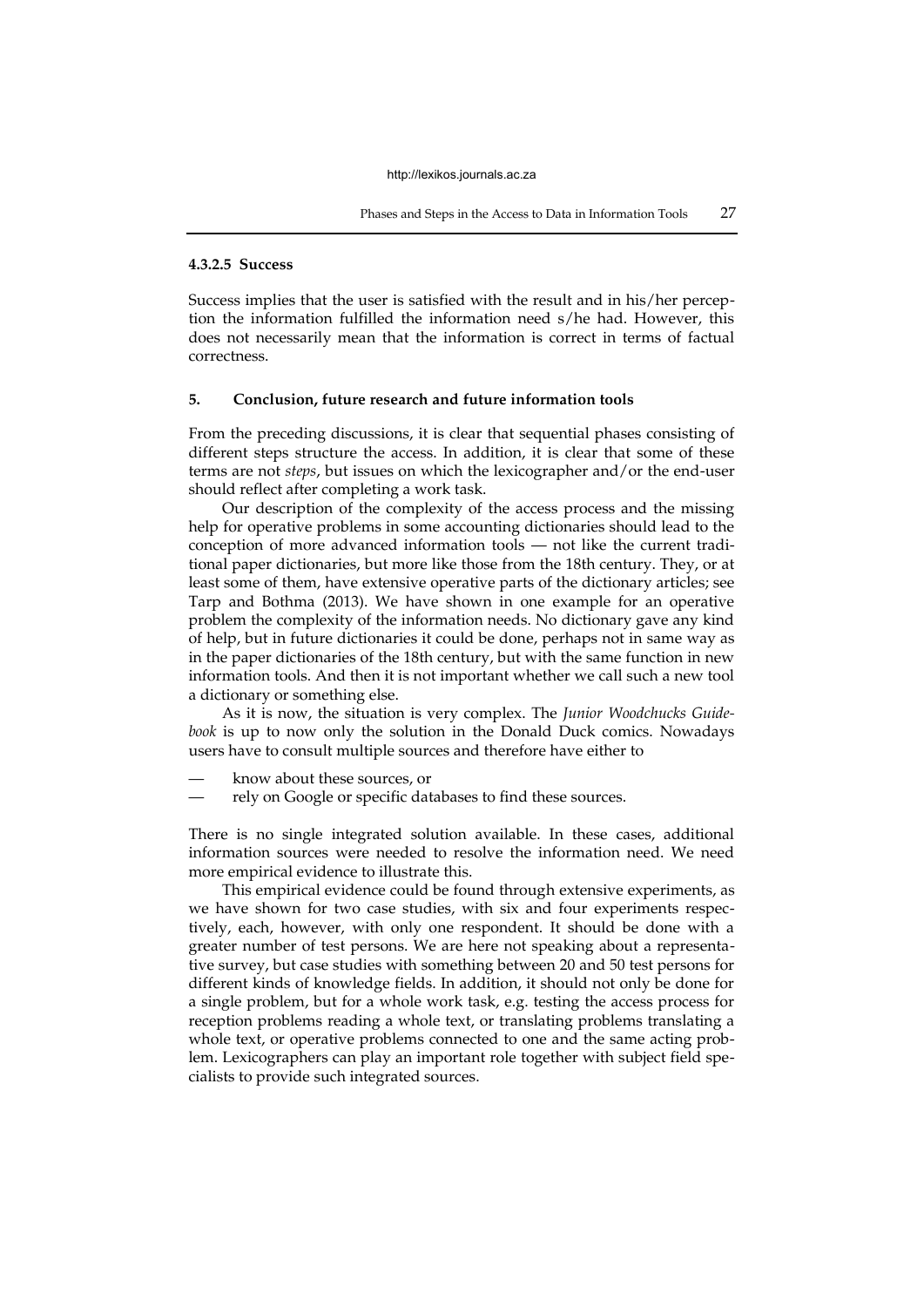28 Henning Bergenholtz, Theo J.D. Bothma and Rufus H. Gouws

## **6. References**

- **Bergenholtz, H.** 2009. Schnellerer und sicherer Datenzugriff in gedruckten und elektronischen Fachwörterbüchern und Lexika. *Revue française de linguistique appliquée, dossier: terminologie orientations actuelle* 14(2): 81-97.
- **Bergenholtz, H.** 2011. Access to and Presentation of Needs-adapted Data in Monofunctional Internet Dictionaries. Fuertes-Olivera, P.A. and H. Bergenholtz (Eds.). 2011. *e-Lexicography: The Internet, Digital Initiatives and Lexicography*: 30-53. London/New York: Continuum.
- **Bergenholtz, H. and T.J.D. Bothma.** 2011. Needs-adapted Data Presentation in e-Information Tools. *Lexikos* 21: 53-77.
- **Bergenholtz, H. and R.H. Gouws.** 2008. The Access Process in Dictionaries for Fixed Expressions. *Lexikographica. International Annual for Lexicography* 23: 237-260.
- **Bergenholtz, H. and R.H. Gouws.** 2010. A New Perspective on the Access Process. *Hermes. Journal of Language and Communication Studies* 44: 103-127.
- **Bergenholtz, H. and M. Johnsen.** 2013. User Research in the Field of Electronic Dictionaries: Methods, First Results, Proposals. Gouws, R.H., U. Heid, W. Schweickard, H.E. Wiegand. 2013: 556-568.
- **Bergenholtz, H. and B. Norddahl.** 2012. Ordbogsartikler, som ingen læser. *LexicoNordica* 19: 206-222.
- **Bergenholtz, H. and S. Tarp.** 2002. Die moderne lexikographische Funktionslehre. Diskussionsbeitrag zu neuen und alten Paradigmen, die Wörterbücher als Gebrauchsgegenstände verstehen. *Lexicographica. International Annual for Lexicography* 18: 253-263.
- **Bergenholtz, H. and S. Tarp.** 2003. Two Opposing Theories: On H.E. Wiegand's Recent Discovery of Lexicographic Functions. *Hermes. Journal of Linguistics* 31: 171-196.
- **Bothma, T.J.D.** 2011. Filtering and Adapting Data and Information in the Online Environment in Response to User Needs. Fuertes-Olivera, P.A. and H. Bergenholtz (Eds.). 2011. *e- Lexicography: The Internet, Digital Initiatives and Lexicography*: 71-102. London/New York: Continuum.
- **Bothma, T.J.D. and S. Tarp.** 2012. Lexicography and the Relevance Criterion. *Lexikos* 22: 86-108.
- **DICTIONARY OF FINANCE AND BANKING** = A Dictionary of Finance and Banking. (4th revised edition) http://www.oxfordreference.com/view/10.1093/acref/9780199229741.001.0001/acref-97801 99229741 (accessed December 2014).
- **FINANCE GLOSSARY** = *Financeglossary. The Online Dictionary of Financial Terms*. http://www.financeglossary.com/ (accessed December 2014).
- **Flyvbjerg, B.** 2006. Five Misunderstandings About Case-Study Research. *Qualitative Inquiry* 12(2): 219-245.
- **FREE FINANCIAL DICTIONARY** = The Free Dictionary by Farlex. http://financial-dictionary.thefree dictionary.com/ (accessed December 2014).
- **Fuertes-Olivera, Pedro A. et al. (Eds.).** 2015. *Diccionario Inglés-Español de Contabilidad: Recepción*. Odense: Lemma.com.
- **Fuertes-Olivera, P.A. and S. Nielsen.** 2012. Online Dictionaries for Assisting Translators of LSP Texts: The Accounting Dictionaries. *International Journal of Lexicography* 25(2): 191-215*.*
- **Fuertes-Olivera, P.A. and S. Tarp.** 2014. *Theory and Practice of Specialised Online Dictionaries: Lexicography versus Terminography.* Berlin/New York: De Gruyter.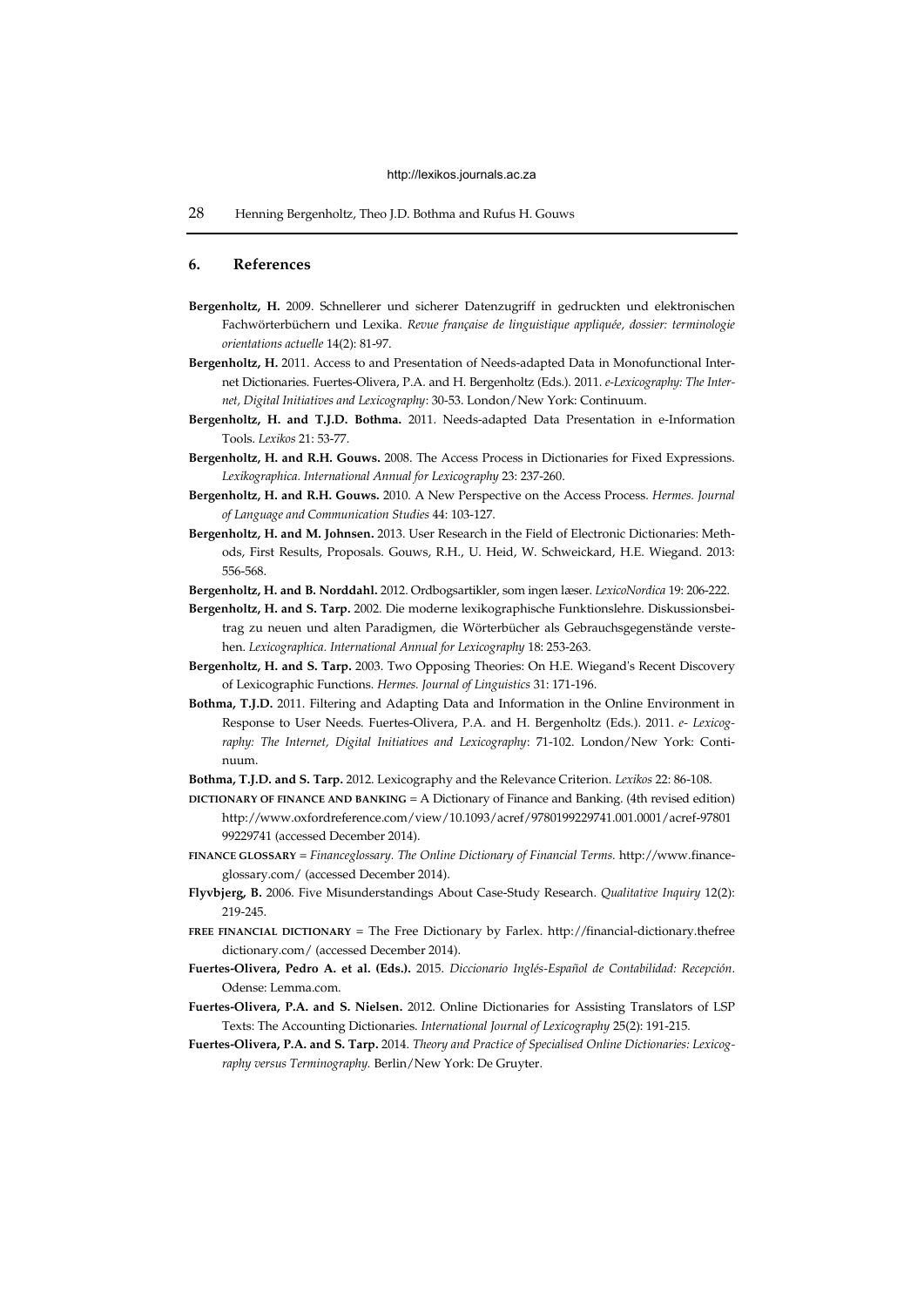- **Gouws, R.H., U. Heid, W. Schweickard and H.E. Wiegand (Eds).** 2013. *Dictionaries. An International Encyclopedia of Lexicography*. Supplementary Volume: Recent Developments with Focus on Electronic and Computational Lexicography. Berlin/Boston: Walter de Gruyter.
- **Ingwersen, P.** 2007. Context in Information Interaction Revisited 2006. Bothma, T.J.D. and A. Kaniki (Eds.). 2007. *ProLISSA 2006: Proceedings of the Fourth Biennial DISSAnet Conference*, *Farm Inn, Pretoria, South Africa, 2–3 November*: 13-23. Pretoria: Infuse.
- **Ingwersen, P. and K. Järvelin.** 2004. Context in Information Interaction. Bothma, T.J.D. and A. Kaniki (Eds). 2004. *Progress in Library and Information Science in Southern Africa (ProLISSA): Proceedings of the Third Biennial DISSAnet Conference*, *Farm Inn, Pretoria, South Africa, 28–29 October*: 301-310. Pretoria: Infuse.
- **Ingwersen, P. and K. Järvelin.** 2005. *The Turn: Integration of Information Seeking and Retrieval in Context.* Dordrect: Springer.
- **INVESTOPEDIA** = *(I)Investopedia. Dictionary*. http://www.investopedia.com/dictionar[y/ \(](http://www.investopedia.com/dictionary/)accessed December 2014).
- **Kilgarriff, A.** 2012. Review of Fuertes-Olivera, Pedro A. and Henning Bergenholtz (Eds.). 2011. *e-Lexicogaphy. The Internet, Digital Initiatives and Lexicography*. *Kernerman Dictionary News*, July 2012: 26-29.
- **Kuhn, T.S.** 1987. What are Scientific Revolutions? Kruger, L., L.J. Daston and M. Heidelberger (Eds.). 1987. *The Probabilistic Revolution, Volume I: Ideas in History*: 7-22. Cambridge, MA: MIT Press.
- **MERRIAM WEBSTER** = *Merriam Webster. Dictionary*. http://www.merriam-webster.com/dictionary/ finance/ (accessed December 2014).
- **Nielsen, S.** 1995. Access Structure. Bergenholtz, H. and S. Tarp (Eds.). 1995. *Manual of Specialised Lexicography: The Preparation of Specialised Dictionaries*: 219-223. Amsterdam/Philadelphia: John Benjamins.
- **Tarp, S.** 2008. Revival of a Dusty Old Profession. *Hermes. Journal of Linguistics* 41: 175-188.
- **Tarp, S.** 2008a. *Lexicography in the Borderland Between Knowledge and Non-knowledge. General Lexicographical Theory with Particular Focus on Learner's Lexicography.* Tübingen: Max Niemeyer.
- **Tarp, S. and T.J.D. Bothma.** 2013. An Alternative Approach to Enlightenment Age Lexicography: The Universal Dictionary of Trade and Commerce. *Lexicographica* 29: 222-284.
- **THE DANISH ACCOUNTING DICTIONARY** = Nielsen, S., L. Mourier, H. Bergenholtz: *Den Danske Regnskabsordbog: Betydning.* Database: Almind, R. and J.S. Nielsen. Odense: Ordbogen.com 2014. http://www.ordbogen.com (accessed December 2014).
- **THE DANISH DICTIONARY OF FIXED EXPRESSIONS** = Bergenholtz, H. in collaboration with E. Bjærge: *Viden om faste vendinger.* Database: Almind, R. Odense: Ordbogen.com 2014. http://www. ordbogen.com (accessed December 2014).
- **THE DANISH INTERNET DICTIONARY =** Bergenholtz, H. in collaboration with H. Agerbo in cooperation with A. Bock Michelsen, A. Bodilsen, K. Brosbøl Eriksen, C. Brun, C. Kastorp, I. Koed, J. Nguyen, J. Nørgaard Poulsen, H. Thers and A. Toftgaard Madsen. Database: Almind, R. and M. Carlsen. *Den Danske Netordbog.* Odense: Ordbogen.com 2015. http://www. ord bogen.com (accessed August 2015).
- **THE DANISH MUSIC DICTIONARY** = Bergenholtz, I. in collaboration with H. Bergenholtz. Database: Almind, R. and M. Gyde Poulsen: *Viden om musikudtryk.* Odense: Ordbogen.com 2014. http:// www.ordbogen.com (accessed December 2014).